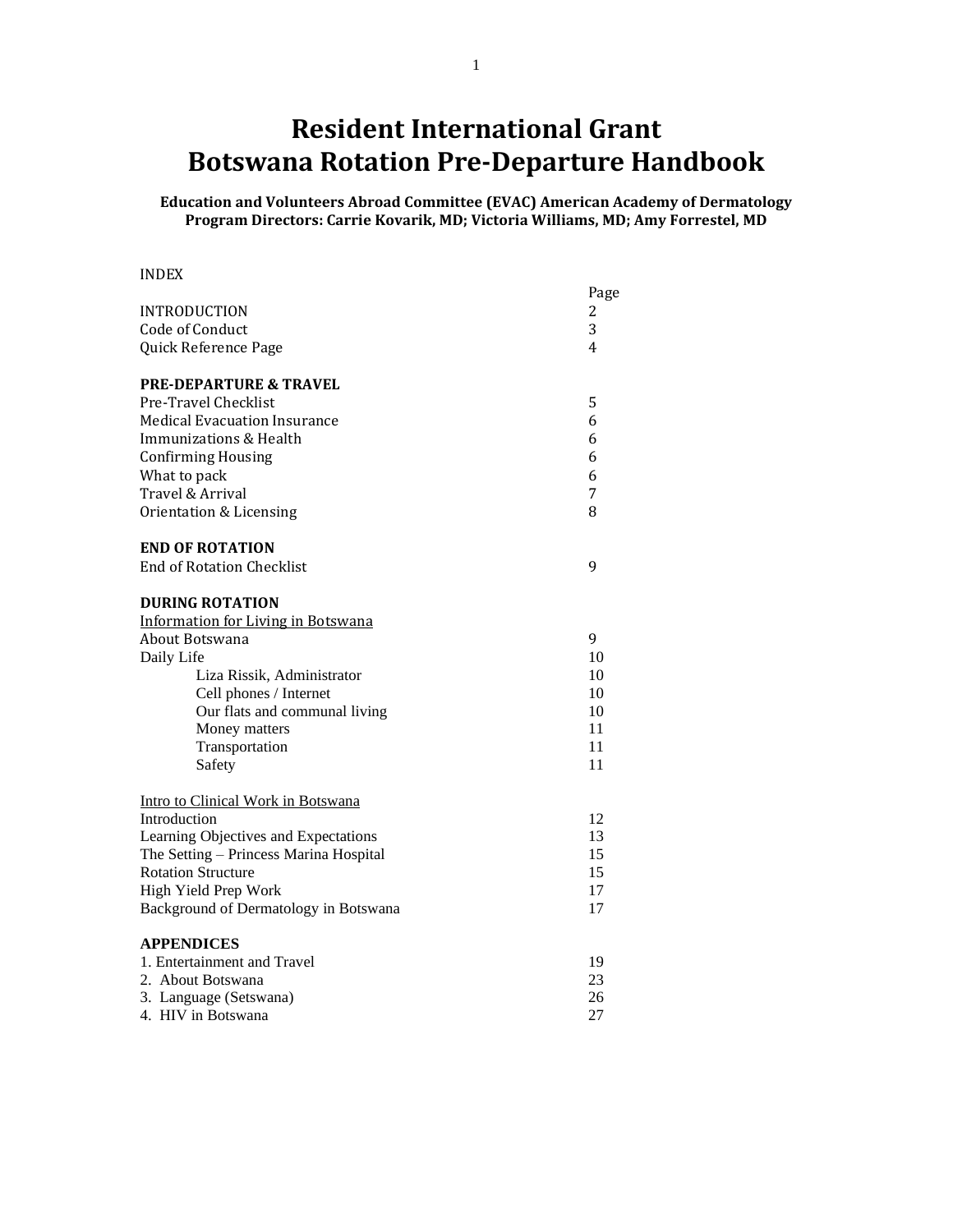#### **INTRODUCTION**

Dumela! (Hello) Congratulations on receiving the AAD Residents' International Grant (RIG) to participate in the dermatology elective at Princess Marina Hospital in Gaborone, Botswana. The rotation operates under the umbrella of the Botswana-UPenn Partnership – which is a multidisciplinary collaboration. We are so pleased that you have chosen to be a part of this wonderful experience!

There are two Handbooks for this rotation.

- 1. The Pre-departure Handbook (this one). **Read this thoroughly as soon as possible.** It will help you get ready for the trip, get settled to life in Bots, and introduce you to basics of clinical care.
- 2. The Clinical Guide. **Read this prior to departure.** It contains VERY detailed information meant to be a reference for your clinical practice. Reading it beforehand is **necessary** to make your training week a success, but do not try to memorize the details.

These two guides contain a LOT of information, and the rotation can be daunting as you are preparing to go. Just keep in mind:

- Most of the information will become clear when you arrive and have your week of training (that is why the overlap week exists!)
- You have a whole team to support you. You will be challenged and operating more independently than much of your residency training, but you will never be alone.
- On this rotation you will work hard, take care of sick patients in a resource-limited setting (with all of the reward and frustration this entails), grow as a physician, and have fun!

#### **The RIG**

In an effort to promote international educational opportunities, the AAD, through the Education and Volunteers Abroad Committee (EVAC) provides funding for U.S. and Canadian senior dermatology residents to participate in an elective rotation in a developing country.

The RIG has been sending U.S. residents to Botswana since 2008. These residents have provided a continuous source of dermatologic care to thousands of patients in the public sector of Botswana. The residents have also been an invaluable educational resource for the Batswana medical students, residents, and faculty.

The rotation is a 4-6 week block based on the timing preferences stated on your application. The clinical and teaching responsibilities of the rotation are detailed in this handbook.

#### **Non-Penn grant recipients** will receive**:**

- Airfare booked through the AAD Travel Desk
- \$1700 stipend to cover room and board, evacuation insurance (discussed below), and other needs.

#### **Penn grant recipients will receive:**

- Airfare booked through the AAD Travel Desk
- \$1200 stipend to cover room, board, and other needs. The remaining \$500 comes from the Kramer Penn Gift Account.

Grant requirements (all covered in more detail later in this handbook) include:

- AAD Patient log
- $\Box$  Updated online copy of the patient/biopsy log.
- $\Box$  Lectures given uploaded to the Google drive
- Rotation summary/report

#### **The Staff**

The rotation is run by: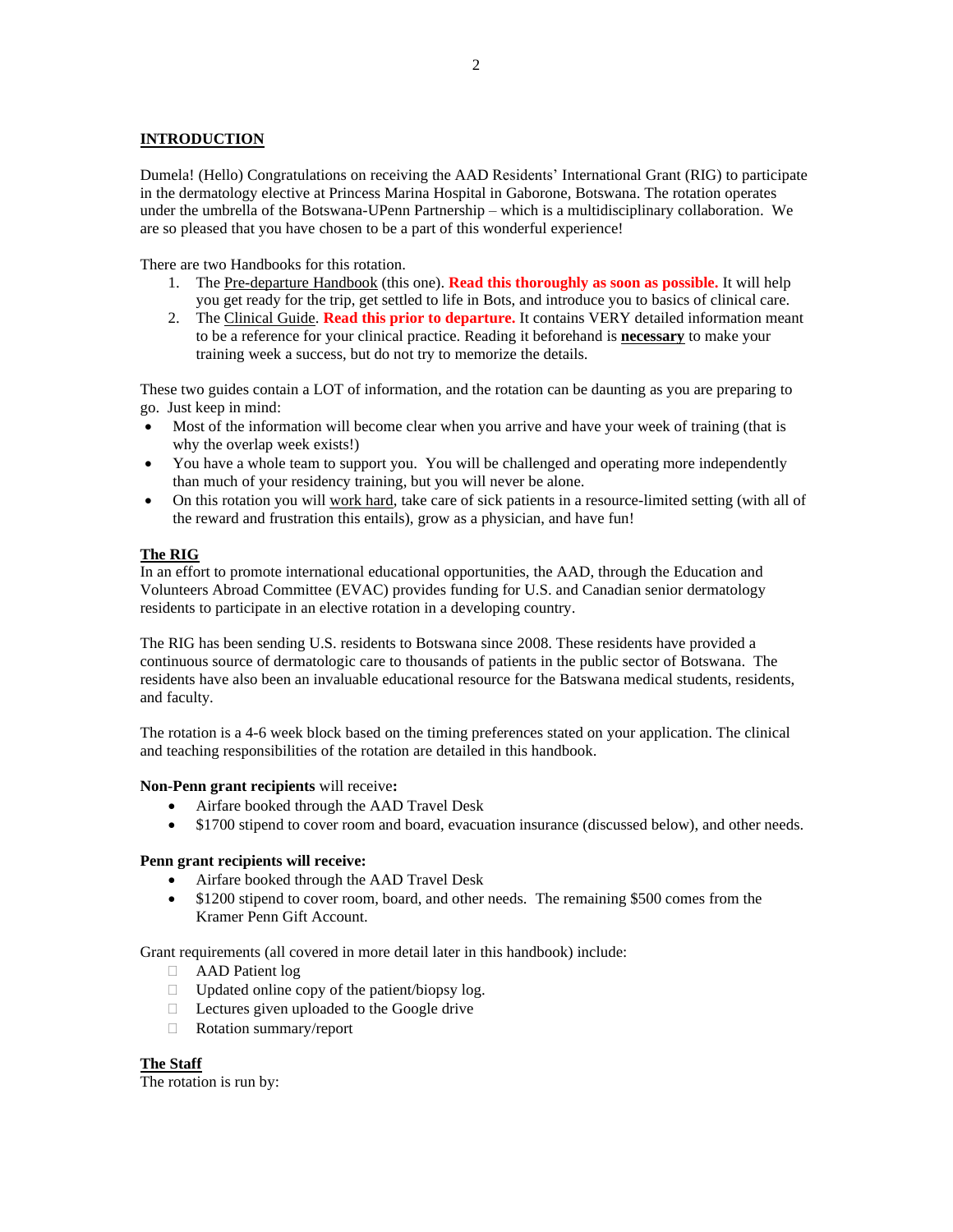- Dr. **Carrie Kovarik**. Co-Director of the AAD Resident International Grant Program, Professor of Dermatology, Dermatopathology and ID at the University of Pennsylvania (UPenn).
- **Dr. Victoria (Tori) Williams**, Co-Director of the AAD Resident International Grant Program, Adjunct UPenn Dermatology Faculty, Director of Regulatory Affairs, Vaccines/Infectious Disease, Merck, Co-Site Director of the BUP Derm Rotation, Senior Lecturer at the University of Botswana and former on-site Ministry of Health of Botswana Dermatology Specialist.
- **Dr. Amy Forrestel**, Assist. Professor of Derm at UPenn, Co-Director of AAD Resident International Grant Program, Co-Site Director of the BUP Derm Rotation.

Dr. Kovarik/Dr. Williams coordinate your trip and Dr. Kovarik provides remote dermatopathology consultation. Dr. Williams / Forrestel will be supervising your rotation remotely (or in person if you rotation overlaps with their time on the ground in Botswana). They are there for support inside and outside the hospital… if you need anything, reach out!

Other members of the team:

- **Dr. Bwanali Jereni** is the local full-time dermatologist at Princess Marina Hospital since October 2018. He is the Clinic Director and provides on-site resident supervision.
- **Erika Munn** Resident International Grant administrative assistant at the AAD
- **Liza Rissik** BUP administrator in Botswana. She is a wonderful resource who goes above and beyond to act as residents main 'go to' on the ground for issues that come up outside the hospital.

#### **Code of Conduct**

**While in Botswana, you will be representing not only yourself but also the UPenn, the Botswana-UPenn Partnership, and the AAD. Errors in judgment or conduct in Botswana could result in compromising the entire program. You are all adults and will not be monitored. It is up to you to think carefully about the potential negative implications of questionable behavior both in and out of the clinic.** So, have fun but please don't do anything dangerous or dumb.

Additionally, the communal living in the flats requires its own code of conduct. One of the true benefits of this elective is the opportunity for faculty, fellows, residents, and students to interact in an extremely informal way. Please be considerate and flexible when it comes to living arrangements.

#### **Things to remember**:

- Your actions, intentional or unintentional, have implications for the entire program.
- You live communally. Be mindful of the "rules of the flats" (see section below)
- Being nasty or aggressive in nearly any setting in Botswana is unlikely to further your cause and may result in your being sent home early.
- You are living in a developing country in Africa, and may not have all of the luxuries available in the U.S. Please be flexible. The accommodations are a higher standard than most people have in Bots, and are safe and comfortable.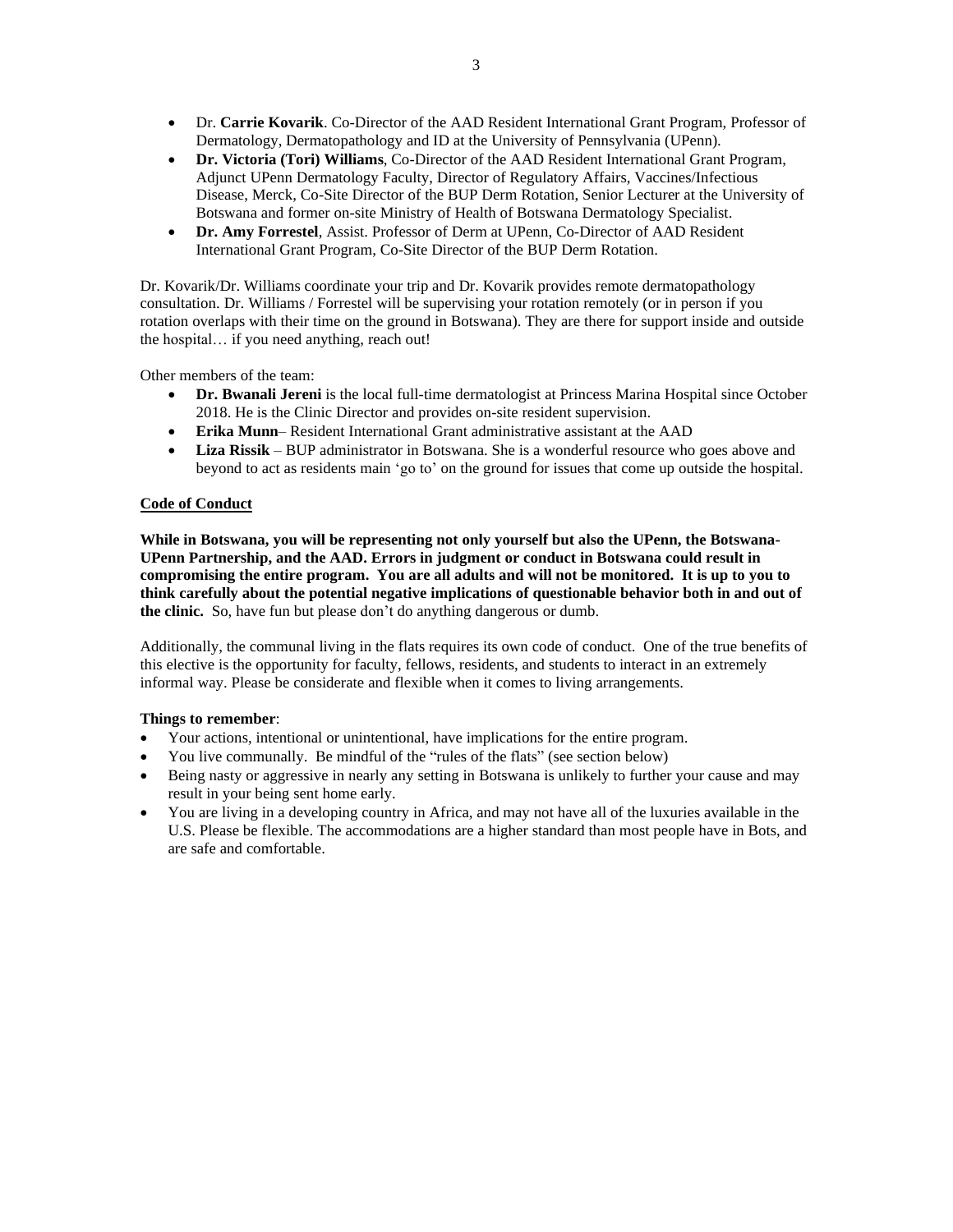## **QUICK REFERENCE SHEET**

Pilane court address: Plot 154/155, Ext 9,Gaborone.

Contact List

| Botswana-UPenn Partnership - Philadelphia Office    |                                                |                                         |
|-----------------------------------------------------|------------------------------------------------|-----------------------------------------|
| Victoria (Tori) Williams,                           | Co-Director of BUP Derm Program, Co-           | Tori22@gmail.com                        |
| <b>MD</b>                                           | Director of AAD RIG. Previous full time local  | Cell: +18327520738                      |
|                                                     | Site Director of Dermatology at PMH.           |                                         |
| Amy Forrestel, MD                                   | Co-Director of AAD RIG, Co-Director BUP        | Amy.forrestel@uphs.upenn.edu            |
|                                                     | Derm Program.                                  | Cell: +18138427357                      |
|                                                     | Asst Professor of Dermatology at UPenn         |                                         |
| Carrie Kovarik, MD                                  | Co-Director of the AAD RIG, Prof of Derm,      | Carrie.Kovarik@uphs.upenn.edu           |
|                                                     | Dermpath and ID at UPenn                       |                                         |
| <b>Botswana-UPenn Partnership - Gaborone Office</b> |                                                |                                         |
| Liza Rissik                                         | <b>BUP</b> Administrator                       | rissikl@bup.org.bw                      |
|                                                     | Student, Resident and Visitor Coordinator      | (+267) 73874486or 72945812              |
| Corrado Cancedda, MD                                | <b>BUP Director</b>                            |                                         |
| <b>Emmanuel Thamage</b>                             | <b>BUP Admin, obtains Waiver Certificates</b>  | thamagee@bup.org.bw                     |
| <b>Other Important Contacts</b>                     |                                                |                                         |
| Bwanali Jereni, MD                                  | Local dermatologist at PMH                     | hajintaibu@gmail.com                    |
|                                                     |                                                | +265 884 56 33 10                       |
| Dr.Mohan                                            | <b>UB</b> Pathologist                          | mohansn@yahoo.com                       |
| Narasimhamurthy,                                    |                                                |                                         |
| Erika Munn                                          | RIG Administrative Assistant at AAD            | emunn@aad.org                           |
| Khunong                                             | <b>BUP Driver</b>                              | Cell 71481155                           |
| David                                               | <b>BUP Driver</b>                              | Cell 74146934                           |
| <b>Deluxe Cabs</b>                                  | Reliable cab company                           | 71300074, 73595919                      |
| Samson                                              | Reliable cab driver commonly used by residents | 71742778                                |
| <b>Main Outreach Clinic Contacts</b>                |                                                |                                         |
| Dr. Farrar                                          | Mochudi main contact to set up lectures        | 72527079 farraroh@yahoo.co.uk           |
| Dr. Onyach                                          | Alternative contact. Chief Medical Officer     | 7186 0095 coonyach@info.bw              |
| Dr Mahbub                                           | Alternative contact.                           | 7141 9490                               |
| Dr Mungandi                                         | Kanye - Acting CMO                             | 77018844 docinnocent@yahoo.com          |
| Dr. Romero                                          | Lobatse – CMO. contact to set up lectures      | 76022559                                |
| Dikgang (Dr. Lebo)                                  | Medical officer                                | 71421006                                |
| Dr. Leoge                                           | Superintendent                                 | Landline 5315623, 5315669               |
| Dr. Moshabesha                                      |                                                | 76208649                                |
| Talane                                              | <b>OPD</b> Nurse                               | 75321104                                |
| Mahika                                              | Nurse                                          | 71657351                                |
| Dr. Khumalo                                         | Mahalapye - main contact                       | 74232334 mkhumalo@gov.bw                |
| Dr. Tshitenge                                       | Alternative contact. Family Medicine           | 71550036                                |
|                                                     | Dermatology phone 1 (iphone)                   | 77583003                                |
|                                                     | Dermatology phone 2 (Nokia)                    | 73282498 / 2331 (from hospital)         |
|                                                     | Princess Marina Hospital                       | 3621400 x 1525 (room 4), x1527 (room 5) |
|                                                     | Pharmacy                                       | 1636/1531                               |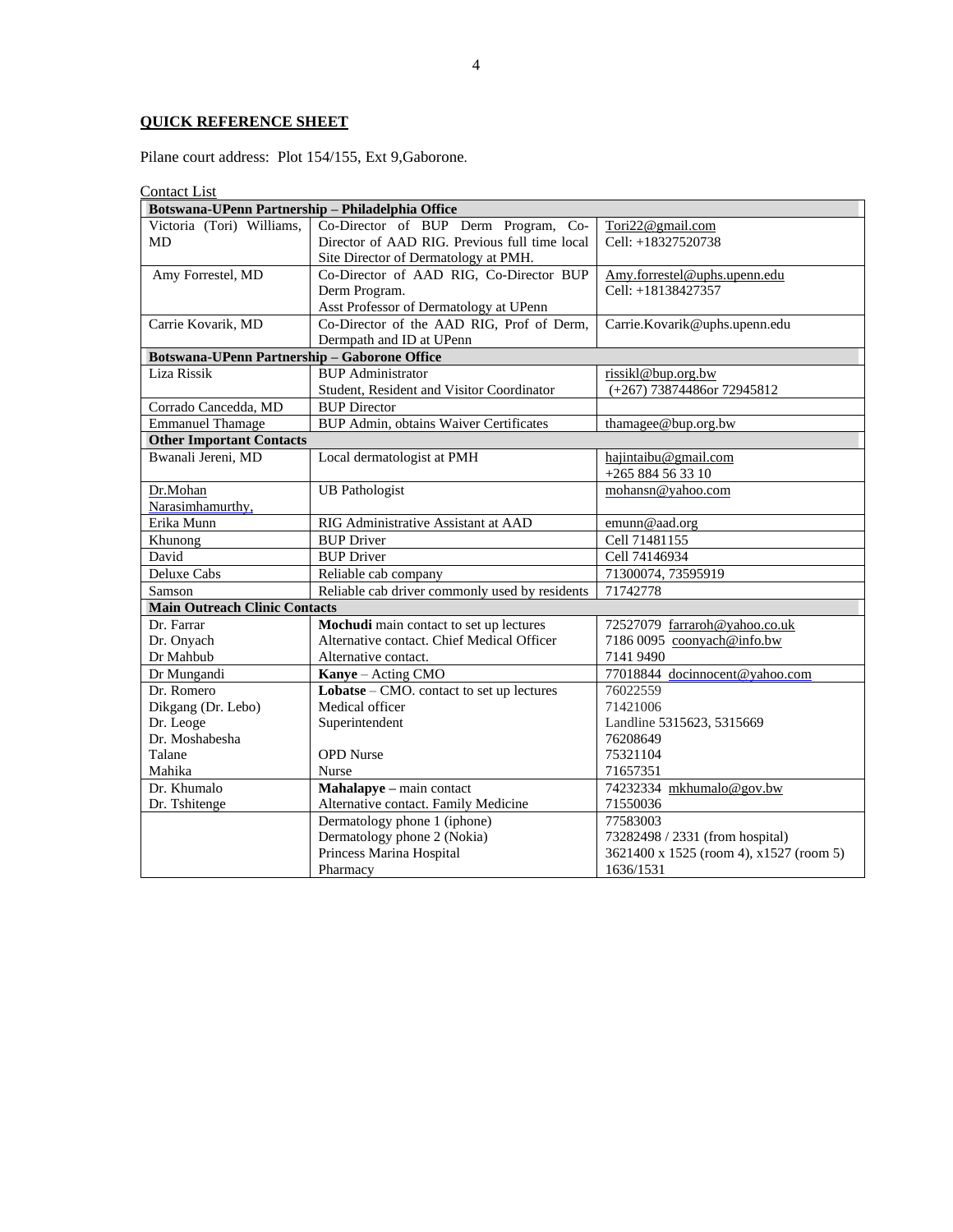## **PRE-DEPARTURE AND TRAVEL**

**PRE-TRAVEL CHECKLIST.** Further details are explained after the checklist.

| Now. Reach out to your home institution to start the logistical coordination and approval process.                                                                                                              |
|-----------------------------------------------------------------------------------------------------------------------------------------------------------------------------------------------------------------|
| Institutions have unique, specific requirements for resident training agreements (RTAs), legal                                                                                                                  |
| documentation, etc. Sometimes this can take many months to coordinate. Ask your program coordinator or                                                                                                          |
| director whom to contact about this and start these discussions NOW. It is your responsibility to get                                                                                                           |
| institutional approval for your rotation.                                                                                                                                                                       |
| Now. Check your passport. It must be a) valid, b) does not expire for at least 6 months following your                                                                                                          |
| intended return, and c) have at least 3 consecutive blank pages.                                                                                                                                                |
| Now. Visa. U.S. citizens do not need a visa. If you are not a US citizen, check immediately with the                                                                                                            |
| Botswana embassy (http://www.botswanaembassy.org/) whether you need a visa, as the process can take                                                                                                             |
| some time.                                                                                                                                                                                                      |
| Now. AAD release. Complete and return the release to Erika Munn emunn@aad.org                                                                                                                                   |
| Now. Contact Drs Williams / Forrestel if you do not have a computer that you can bring to Botswana                                                                                                              |
| <b>ASAP.</b> Read Pre-Departure Handbook                                                                                                                                                                        |
| ASAP. Set the exact travel dates. Your RIG acceptance letter tells you the date of your rotation. Choose                                                                                                        |
| your exact dates of travel and email Dr. Carrie Kovarik for approval. You should arrive the Saturday or                                                                                                         |
| Sunday before your rotation starts. If you plan to extend your stay in Africa in order to travel, all extended                                                                                                  |
| travel must be done AFTER the rotation is complete.                                                                                                                                                             |
| ASAP. Book flights. Email Erika Munn (AAD admin emunn@aad.org) for instructions to book flights                                                                                                                 |
| through the AAD Travel Agency, which will then be approved by Carrie Kovarik,                                                                                                                                   |
| ** If flying through Johannesburg, we rec. at least a 2 hour layover. Also, for the flight from Johannesburg                                                                                                    |
| to Gaborone, South African Air may be more reliable than Air Botswana, so choose this if it is an option                                                                                                        |
| ASAP. Medical evacuation insurance. Penn Residents are covered by Penn's ISOS insurance.                                                                                                                        |
| If your institution provides medical evacuation insurance, obtain the information.                                                                                                                              |
| Otherwise, purchase insurance                                                                                                                                                                                   |
| Make travel clinic appointment (if available) and get recommended immunizations / medications.                                                                                                                  |
| $\geq$ 3 months prior to departure. Confirm housing and transport from the airport. Email Liza Rissik                                                                                                           |
| (the administrator in Botswana) your travel itinerary. She will schedule a driver to pick you up at the                                                                                                         |
| airport. Copy the itinerary to Carrie Kovarik so she can be sure it has gone out to Liza.                                                                                                                       |
| Look at these now (some may take time to get depending on your situation).                                                                                                                                      |
| Gather documents for your Botswana Medical License and Exemption Certificate Application                                                                                                                        |
| It is difficult and expensive to get items notarized in Botswana, so do this prior to departure. Without<br>$\circ$                                                                                             |
| these documents, you cannot see patients.                                                                                                                                                                       |
| CARRY ON THESE DOCUMENTS – do not place them in checked luggage for the flight<br>$\circ$                                                                                                                       |
| 4 x passport photos – these should be identical (do NOT notarize these)<br>$\circ$                                                                                                                              |
| 3 x Notarized copy of passport<br>$\circ$                                                                                                                                                                       |
| 2 x Notarized copy of medical school diploma (NOTE: If your diploma is written in Latin, it should<br>$\circ$                                                                                                   |
| be translated to English and then notarized.)                                                                                                                                                                   |
|                                                                                                                                                                                                                 |
| $\circ$                                                                                                                                                                                                         |
| 2 x Notarized copy of your state license. If your state does not provide a formal license to residents,<br>please provide any documentation you have been issued, and a letter from a ranking administrator (eg |
| program director, chair of the department, etc) on letterhead, confirming that you are indeed a resident                                                                                                        |
| physician practicing under the institution of XX, in a state that does not issue license cards. If you have                                                                                                     |
| a hospital DEA, bring a notarized copy of that.                                                                                                                                                                 |
| Copy of your resume / CV                                                                                                                                                                                        |
| <b>ORIGINAL SIGNED letter of rec from Dr. Kovarik (must be dated within 3 months of</b><br>$\circ$                                                                                                              |
| departure).                                                                                                                                                                                                     |
| o 2-3 months prior to depart. email Carrie with your home address and she will mail this to you.                                                                                                                |
| Please scan or make a copy of this letter in addition to all your other documents for                                                                                                                           |
| credentialing.                                                                                                                                                                                                  |
| ORIGINAL SIGNED letter of recommendation from your program director (must be dated<br>$\circ$                                                                                                                   |
| within 3 months of your departure) that was used for the AAD grant application.                                                                                                                                 |
| Copy of the formal acceptance letter to the RIG program (which was mailed to you by the AAD)<br>$\circ$                                                                                                         |
| 1 month prior to departure, scan a notarized copy of your passport and email it to Emmanuel Thamage                                                                                                             |
| (thamagee@bup.org.bw) and cc: Dr. Forrestel                                                                                                                                                                     |
| Orientation call. You will be emailed to schedule an orientation call 1-2 months prior to departure. If you                                                                                                     |
| have not heard one month prior, email Drs Forrestel and Williams to schedule a call.                                                                                                                            |
| 2 weeks prior to departure: email the resident currently in Botswana to ask which supplies are needed<br>at bupderm@gmail.com                                                                                   |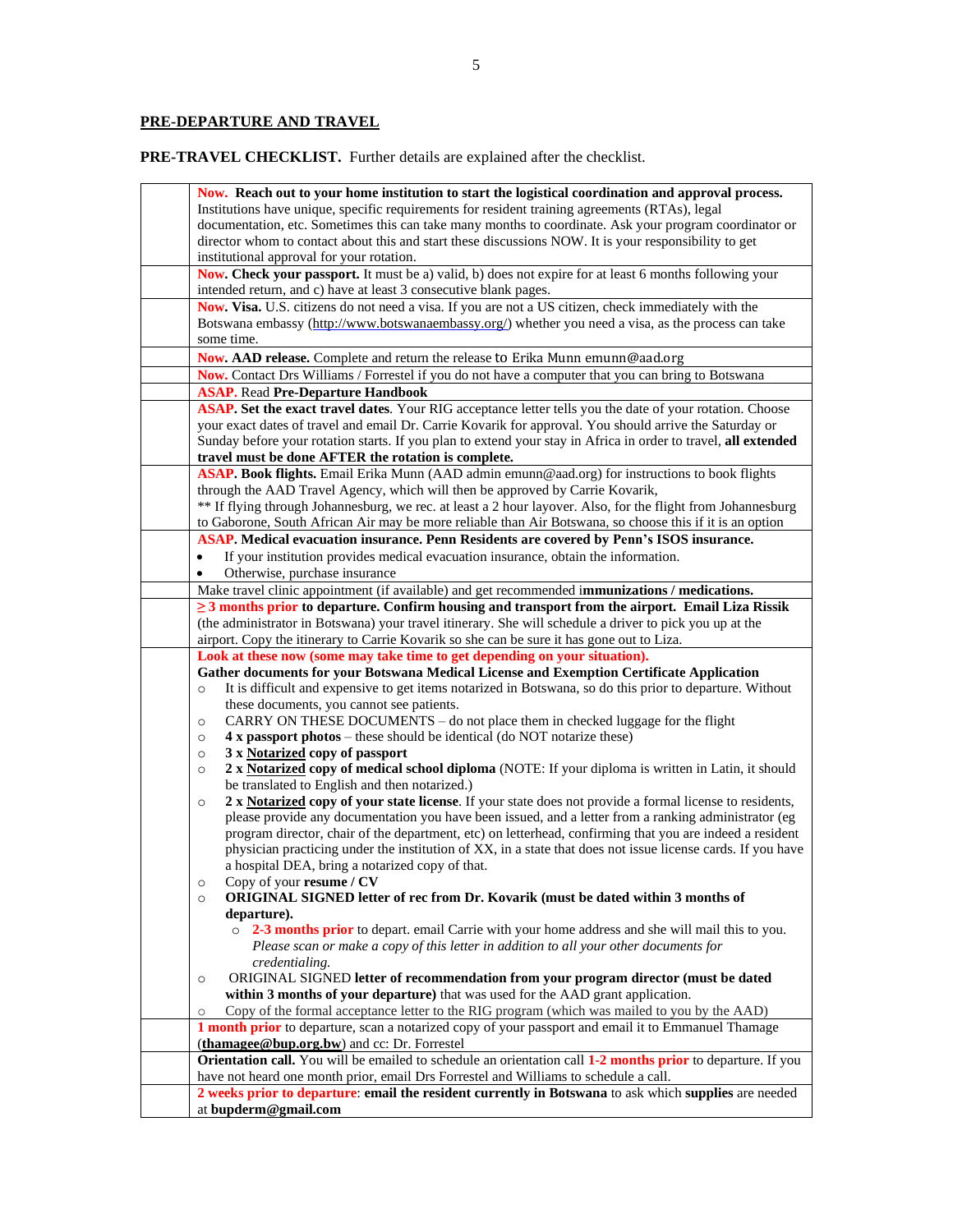| Purchase travel insurance (strongly encouraged)                                                             |
|-------------------------------------------------------------------------------------------------------------|
| Register your travel plans with the <b>Department of State</b> : https://travelregistration.state.gov/ibrs/ |
| Unlock your iPhone / mobile device (if you wish to have a personal phone in addition to the derm phones)    |

#### Medical Evacuation Insurance

Recipients will be required to purchase medical evacuation insurance, such as International SOS (\$130 per trip) or Medjet Assist (\$235 per year if bought through the AAD). You will pay for this out of the AAD stipend. If your medical school provides medical evacuation insurance free of charge to students (ie Penn), you do not need to purchase this; however, you must show proof of coverage to the AAD. If you are a Penn resident, you must register your trip on Penn's Global Activity [Registry](https://global.upenn.edu/travel-guidance/register-your-trip) (GAR). This step pre-authorizes you to use ISOS and you can access the ISOS membership card and details for Penn. You can register for the GAR here: [https://global.upenn.edu/travel-guidance/register-your-trip.](https://global.upenn.edu/travel-guidance/register-your-trip)

#### Visa

US passport-holders do not need a visa. If you are traveling on a non-US passport, you may need a visa. Please check the up to date guidelines at http:www.botswanaembassy.org/

#### Immunizations and health

- Make an appointment with the travel clinic at your university, if there is one. Up to date medical information on traveling to Botswana can be found on the CDC website: <https://wwwnc.cdc.gov/travel/destinations/traveler/none/botswana>
- Recommended **vaccinations**: hepatitis A, hepatitis B, typhoid (IM or oral), and ensure Td is up to date.
- **Malaria** prophylaxis: If you plan to travel to the Delta, Chobe or any other place up north, you will need to bring malaria prophylaxis. Gaborone and Francistown are free of malaria.
- **HIV post-exposure prophylactic medications** for needle sticks
- You should have a tuberculin skin test before and  $6 8$  weeks after the trip.
- The water is generally safe to consume in Gabs and Francistown, except when droughts are severe.

#### Confirm housing

RIG residents stay in BUP housing (called Pilane Court) at a rate of \$40 / night. Email Liza Rissik (the administrator in Botswana) your travel itinerary to secure your stay.

- For Penn residents: the FIRST \$500 will be paid by the Kramer Penn Gift Account, the remainder will come out of your AAD stipend which you will pay with credit card once you arrive in Bots
- For non-Penn residents: the entire amount comes of your stipend. You pay with credit card on arrival.

#### What to Pack

Clothes

- Dress in Gaborone is "westernized." Pretty much anything decent is acceptable socially.
- Remember, in the US summer (Botswana winter), nights can get quite cold. Bring warm layers (fleece, sweater, beanie, scarf, etc.)
- **The maids do laundry – don't overpack clothes**. Turnaround time 1-2 days during week. Clothes are ironed and a heavy laundry detergent is used, so keep this in mind when choosing clothes. Some people pack clothes they plan to leave for the maids or give to orphanages.
- Work clothes may be casual but neat. Some of the male physicians do wear a tie, most do not. Women wear slacks or skirts. You do not need a white coat. NO SCRUBS.
- You are likely to share your flat and your room. You may wish to pack a robe or sleepwear.
- Note: people dress up nicely for clubs and residents often go out for nice dinners, so having clothes can be helpful.

#### **Electronics**

- Botswana voltage is 220 volts, not 110. Most elaborate equipment (computers, digital cameras, etc.) have internal converters that will work with both voltages, but small appliances like hair dryers will not work in Bots unless they can be switched to 220.
- **Adaptors** both Type G and type M plugs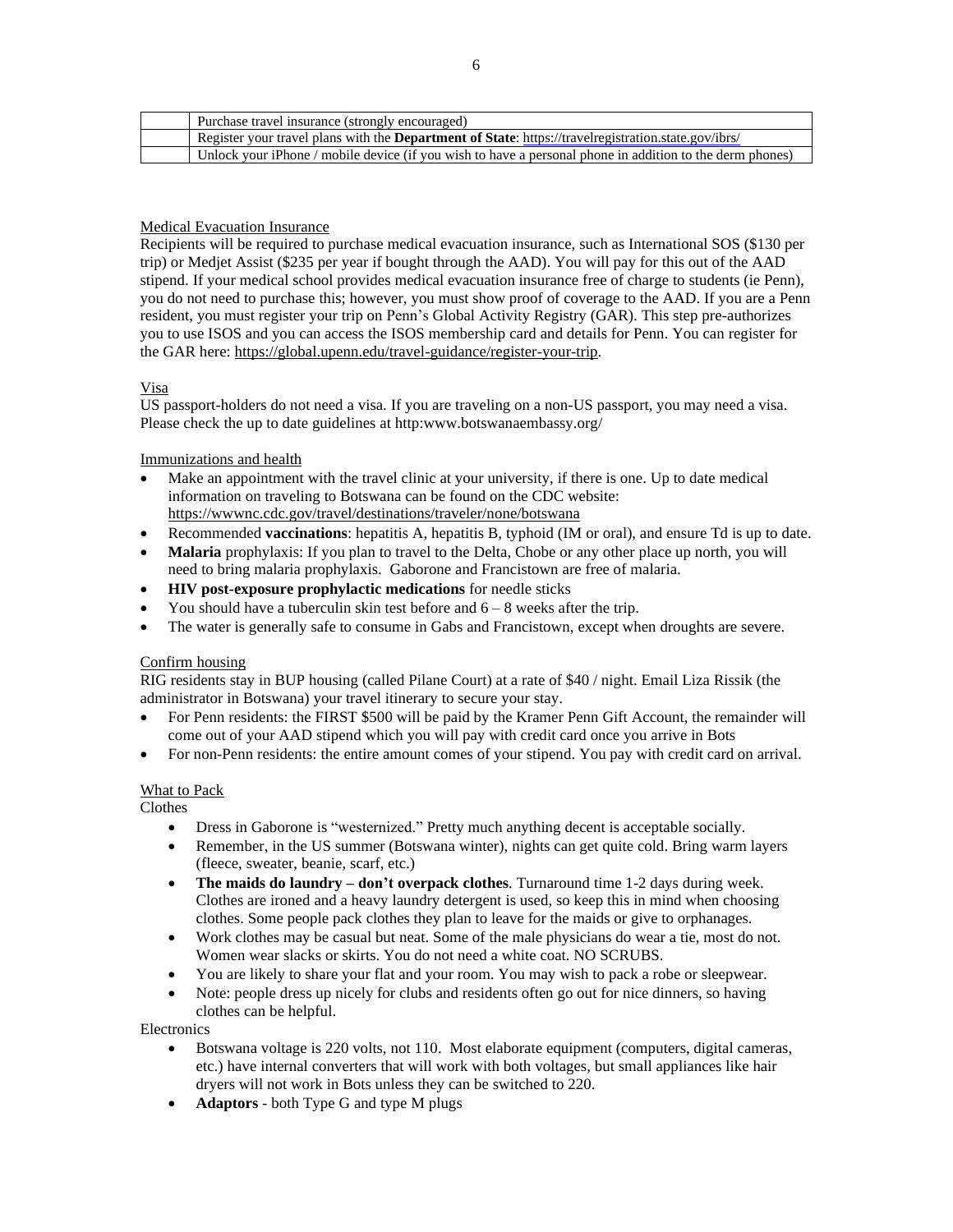- o Type G plugs most common. Found on most universal adaptors.
- o Type M plugs also common. Usually NOT found in universal adaptors.
- **Laptop. You will need a laptop for this rotation for clinical work**. Contact Dr. Williams/ Forrestel prior to your rotation if it is not possible for you to bring one.
- **VGA Adapter**. For your presentations, sites often provide a projector with VGA input. Bring an adaptor - VGA to whatever output your computer has, e.g. HDMI, lightning, etc).
- Camera for personal use (clinic Iphone is used for patient photos).
- **Flash drive**

Equipment for clinic

- Dermlight or other light for clinical exams
- If allergic to latex, bring non-latex gloves (not available in the hospital)
- Do not bring any expired supplies or medications.

Other helpful things

- Flashlight or camping headlamp
- Small notebook to write down patient information/to do lists
- Hat and sunscreen, of course!
- Eyedrops/nasal spray because of the dust
- Swimsuit and flipflops for the pool at Pilane if in the hot season
- Luggage lock for checked bags and larger carry-ons
- Lock for lockers at Pilane Court
- Extension cord with several U.S. plug outlets on the end lets you plug in multiple things with one adapter

Do not despair if you forget something; you can find nearly everything in Gabs. (Women should note that sanitary napkins and tampons are easily purchased in Gaborone.) Don't overpack!

#### How to Pack - Checked Luggage vs Carry-On

- THEFT AND LOST/DELAYED CHECKED BAGGAGE IS A RISK WHEN TRAVELING TO BOTS. DO NOT CHECK ANYTHING THAT ARE VALUABLE OR ABSOLUTELY NECESSARY.
- Items for carry on include: **your documents for medical licensing**, medications, computer, etc. Also carry on at least one change of clothes, in case your baggage arrive days after you do.
- Lock your checked bags with a TSA approved lock. Consider bringing a lock for your carry-on bag too, since it may be taken from you just before boarding the small plane to Gaborone from Joburg.
- You can plastic wrap checked bags if you are departing from JFK
- You can plastic wrap your checked bag on the return trip at the Gaborone airport to deter theft.
- Make an inventory of items in checked baggage to aid in claims processing if theft occurs

### **TRAVEL AND ARRIVAL**

#### Johannesburg Layover

Most flights to Gaborone connect through the Johannesburg airport. **When you arrive in Johannesburg airport:** Follow the signs for international transfers. Have all of your travel documents (passport, itinerary, baggage claim forms) on you in case you need to show Gaborone as the final destination for you or your bags. If you do not have your boarding pass, there is a counter with the airline name on a small TV above an airport attendant. Once you get your boarding pass you will go through security. The gates are down a large escalator and a bus will take you to your plane on the tarmac. **You should leave AT LEAST a two hour layover in Jo'burg to improve the odds of having your luggage arrive when you do.**

#### Arrival at Gaborone Airport

#### • **Immigration**

o When you land, you will complete an immigration form. This asks the physical address where you will be staying - Pilane Court, Plot 154/155, Ext 9, Gaborone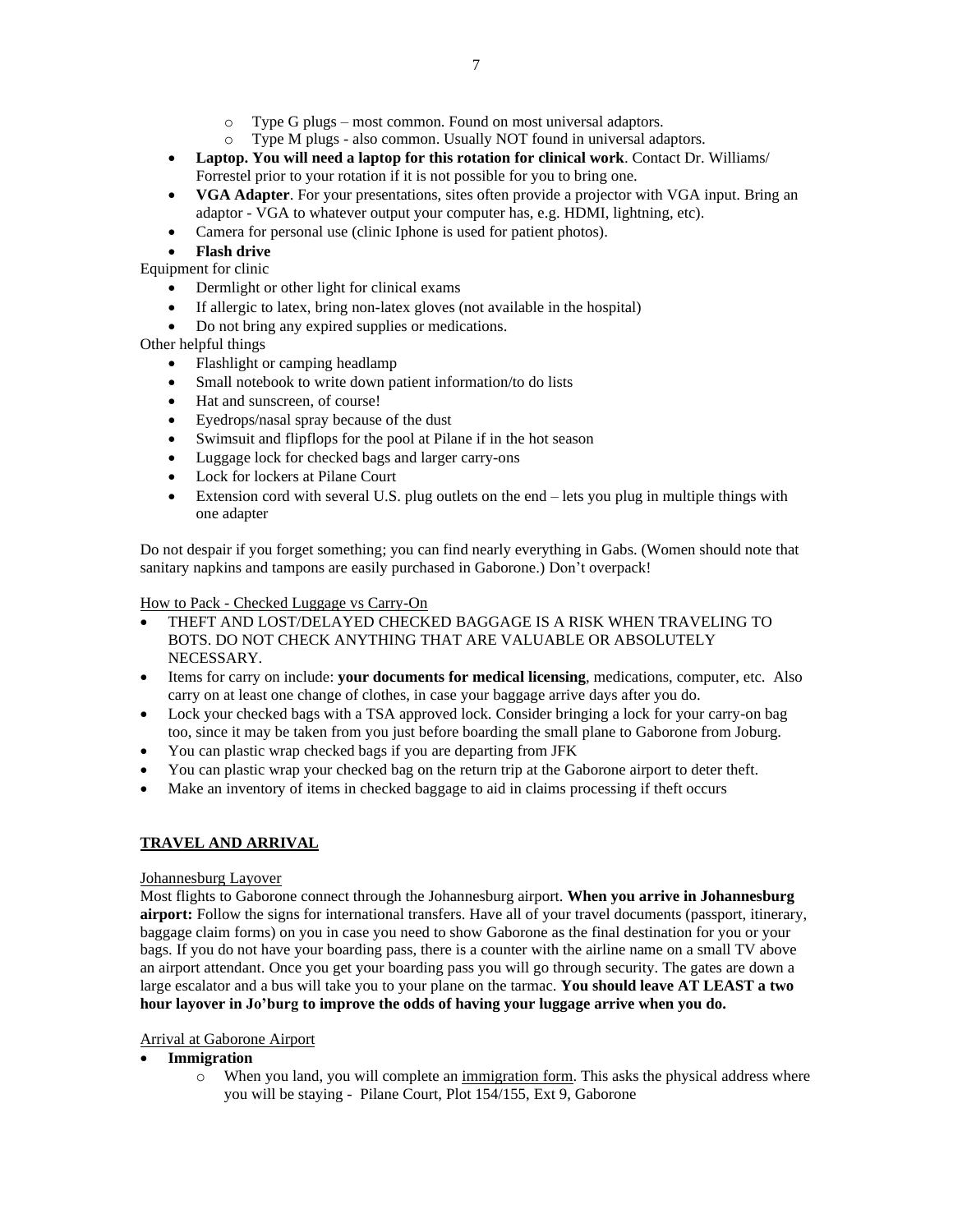- o **Check the box that states you are there as a "BUSINESS"**
- $\circ$  It asks for the amount of days you will be in the country. You are allowed 90 days per year without a visa.
- o Be prepared to answer questions at the passport control counter about how you know Liza Rissik and the purpose for your trip
- **Baggage claim and customs**: Proceed to the baggage claim area and retrieve your bags. Once you have your bags there will be a counter for 'items to claim' and 'no items to claim'. If you do not have anything to declare, you do not need to fill out a customs form. If you have gifts they will ask you for a receipt, and for gifts valued over a certain amount, you pay VAT (taxes). Your bags may be searched. It is best to say you are not carrying any "gifts" or "new items."
- **Getting money**. After customs there is a currency exchange office and an ATM. ATM's are generally the cheapest way to get Pula. The driver can take you to a reliable one in the city on the way from the airport if the airport one has high fees; you can withdraw up to 2500 Pula at a time. If you have a Bank of America debit card, you can use the Barclays ATMs without paying a transaction fee. There are ATMs in Main Mall within walking distance of Pilane Court.

### Airport Pickup

- **There is no public transport available from the airport!! But there are taxis available if you need one.**
- $\Box$  Liza Rissik arranges a BUP driver to pick you up. The driver will likely be David (Cell 74146934) or Khunong (Cell 71481155). They will be waiting with a Botswana-UPenn Partnership sign after baggage claim. There is no charge for the transportation and a tip is not expected; however, if you feel your service is beyond expectations, you can leave a tip if you like. Especially if your flight has been delayed or canceled and the driver waited at the airport until your arrival. For example, you can buy them a sandwich or food item as a thank you.
- $\Box$  The driver will have the keys to Pilane and after dropping you off, the driver will set a time to come pick you up again Monday morning to take you to the BUP office for orientation.
- $\Box$  Please call/text Liza Rissik if you encounter any delays. If you do get stuck at the airport in Gabs, try to call Khunong or David (phone numbers above), or take a van to the Avani Hotel, which is near the flats, and try to get in touch with Liza Rissik, Khunong, or David from there. You can also try one of the taxis. Make sure to establish your price before getting into the car. To get to Pilane Court, near Main Mall, is about 100 BWP to 120 BWP (\$10-12). You will need cash to pay for this.

#### Orientation and Licensing

- To work in Bots, all physicians must a) register with the Botswana Health Professions Council (BHPC), and b) obtain a waiver/exemption certificate from the Dept of Immigration. Registrations are processed only on Mondays and Tuesdays.
- The first Monday of your rotation, bring all of your documents for your license and waiver to the **office and 30 pula** to pay for the government processing fee. Liza Rissik will provide a general orientation then help you to fill out the BHPC Application form as well as the exemption / waiver form. A driver then takes you to the BHPC office to drop off your forms (this requires 30 pula).
- $\Box$  Wednesday afternoon, you will return in person to the BHPC office for swearing in. If you did not pay on Monday, bring 30 pula on Wednesday.
- $\Box$  The physical license is available for pickup on Thursday afternoon.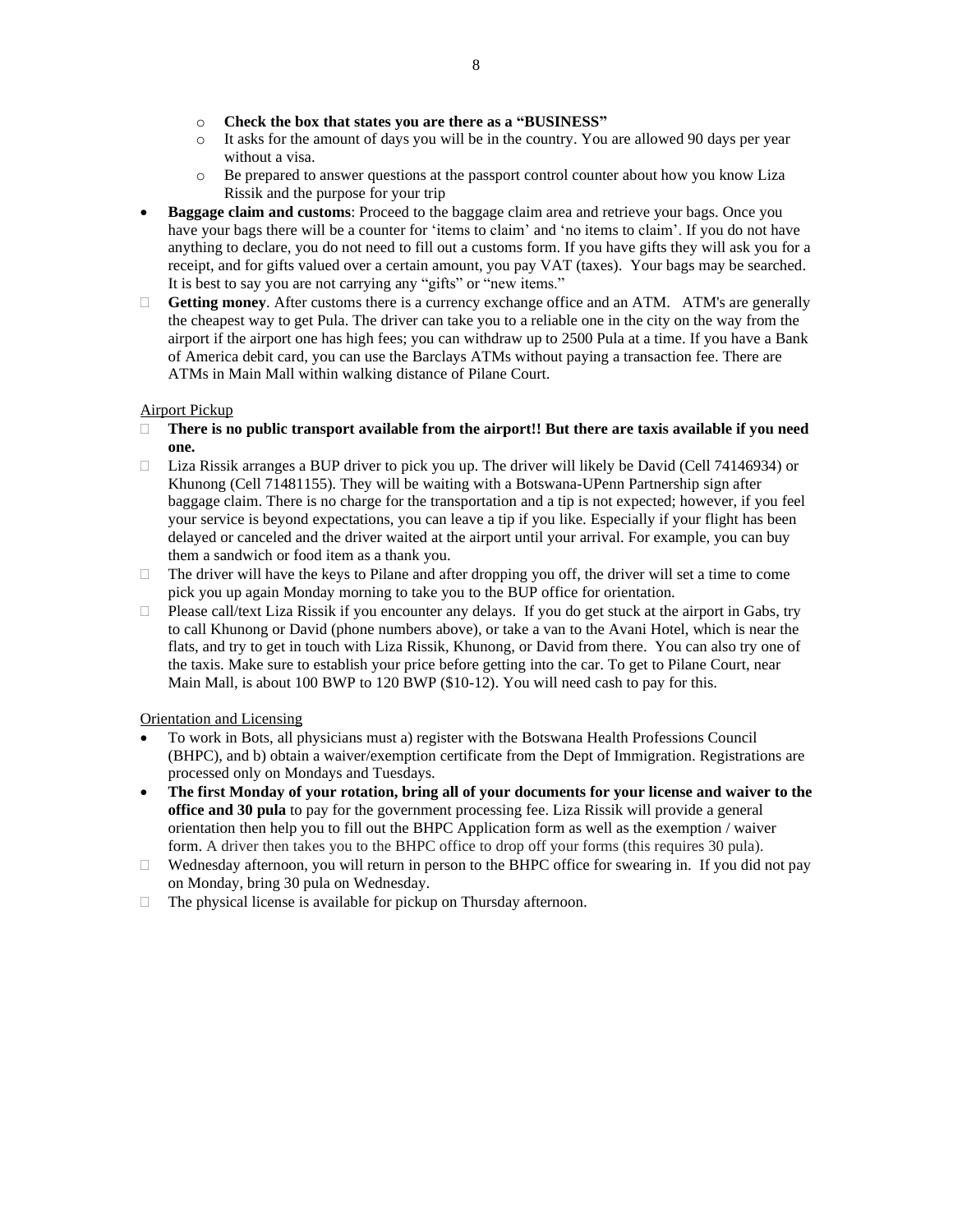## END OF ROTATION

#### **CHECKLIST FOR THE END OF THE ROTATION**

| Ensure your teaching lectures have been uploaded to the google drive folder entitled                      |
|-----------------------------------------------------------------------------------------------------------|
| "Lectures".                                                                                               |
| Email next rotating resident at least 2 weeks before their departure to update them on                    |
| what supplies are running low in clinic - contact list of all residents found on Google                   |
| Drive under "RIG Stuff" folder                                                                            |
| Email Carrie Kovarik and Erika Munn the following:                                                        |
| Final patient log and updated biopsy log (Sending via secure email is best for the<br>$1_{\cdot}$         |
| $log$ ).                                                                                                  |
| One page trip report/rotation summary - including a specific patient encounter<br>2.                      |
| experience, a description of what you gained from the experience and a photo of you                       |
| during your rotation. Please do not include photos with identifiable patients. Please                     |
| also include any suggestions for improvement of the program.                                              |
| Create one detailed PowerPoint presentation on a good case you saw in Botswana &                          |
| upload it to the Google Drive under "Teaching Module." The goal is for it to be a teaching                |
| case that we can use to teach incoming RIG residents and local students / residents.                      |
| Teaching points can be:                                                                                   |
| Bread and butter derm diagnoses with good photos;                                                         |
| Rare derm diagnoses;                                                                                      |
| Points about navigating the system or how to use limited resources available;<br>$\overline{\phantom{a}}$ |
| Anything else you think would be interesting<br>-                                                         |
| It is OK if you did not see the patient yourself, for example, if you saw a patient in follow             |
| up after disease resolution, a complex patient following up, a biopsy that just came back,                |
| etc.                                                                                                      |
| Update the Predeparture Handbook and Clinical Guide with suggestions (using tracked                       |
| changes) based on your experiences, and email to Drs. Williams and Forrestel.                             |
| Check that all albino patients seen during your rotation were added to the sunscreen registry             |
| tab in the patient log.                                                                                   |
| Post-trip tuberculin skin test - 8 weeks after returning                                                  |

# DURING ROTATION

#### LIFE IN BOTSWANA / GABORONE

#### About Botswana and Gaborone

Botswana was formerly a British protectorate known as the Bechuanaland Protectorate. It received its independence in 1966, and at that time, the name was changed to Botswana. Botswana is now a parliamentary republic. Education and healthcare are free; and the national literacy rate is above 80%.

Gaborone is the capital city -- pronounced "Ha-bor-ron-ee"…g's are pronounced as h's in Botswana, e's are not silent… also called "Gabs" by expats. It is located in the southeastern corner of Botswana, a mere 9 miles (15 km) from the South African border. It combines feelings of both rural Africa with tin roofed houses and high-rise office buildings. There are modern malls but few sidewalks and street lighting.

#### *Language, Greetings, & Respect*

English is the official language, but Setswana is the national language and is widely used (79%). Many older Batswana only speak Setswana. **It is very important in Batswana culture to greet everyone before you begin a conversation.** People usually greet one another by saying hello (even strangers). "Dumela mma" (to a woman) or "Dumela rra" (to a man) is the minimum Setswana everyone should learn.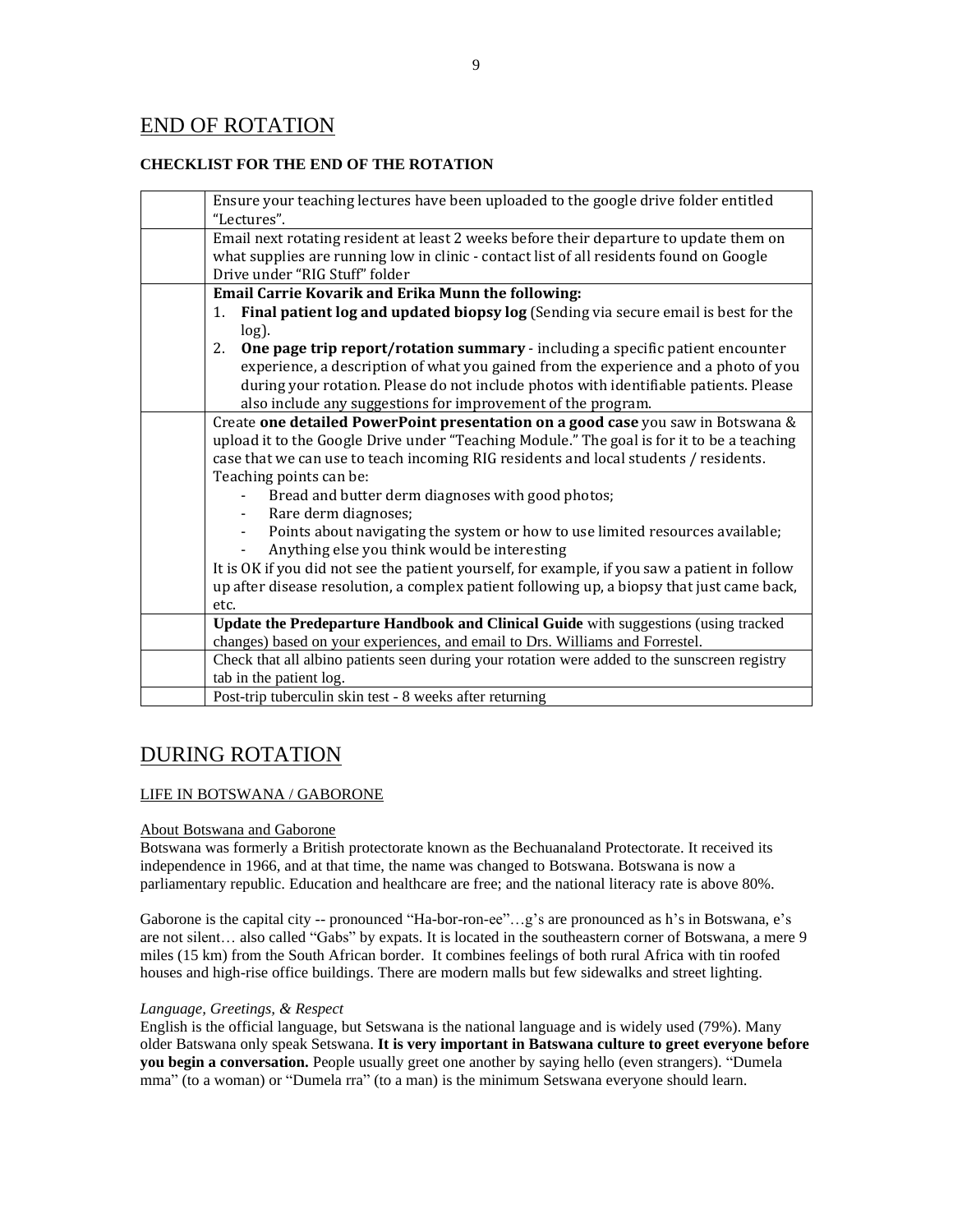Recognition is very important to Batswana and to ignore even a greeting is considered very rude. Also be aware that seniority and age carry a lot of weight in Botswana.

For more information on Botswana and Setswana (as well as key Setswana phrases), see the Appendices.

#### DAILY LIFE IN BOTSWANA

#### CARS DRIVE ON THE LEFT-HAND SIDE – WATCH OUT WHEN CROSSING THE STREET!!!!

*Liza Rissik*: Liza Rissik is our administrator in Botswana. She is organized, committed, and resourceful. She is very willing to be helpful, so do not hesitate to go to her with problems or questions. **However, remember that she is not your mother – be courteous. Thank her!**

#### Cell phones

Cellular service in Botswana is generally very affordable and reliable. Botswana's country code is +267. To dial the US - dial US country code  $("001")$  + the number.

- You will be provided two Derm phones during your stay. If you're lucky, the resident you are overlapping with will be at the flats when you arrive and you can get the phone immediately.
	- o Derm Phone  $1 (+267)73282498$  (this is a small Nokia and the line also functions as a speed dial from the hospital which is 2331). Be Mobile Network.
	- o Derm Phone  $2 (+267)77583003$  (this is an Iphone). Orange Network.
- The major cellular networks are BeMobile, Orange and Mascom.
- The derm phones can be used for personal use. If you also wish to have your home phone, contact your network provider to "unlock" your phone. Then, you purchase a Botswana SIM card after arrival (\$10) that will make your phone function in Botswana.
- Calls and texts *from* your phone cost Pula, calls and texts *in* do not.
- To **recharge** your phone buy small scratch cards from airtime vendors which are located literally everywhere there is foot traffic (check with anyone selling drinks on the sidewalk, etc). Scratch off a panel on the back to reveal a code. Follow instructions on the card to enter the code and add the airtime to your SIM card. Do this before leaving the vendor, to verify they did not sell you a fake card.
- Some vendors can now send minutes directly to your phone without a scratch code—you will get a text instantly from Orange confirming the transaction. Again do this before leaving the vendor.
- To check how much money you have left on the phone, press  $*155#$  and send or  $*121#$  and send.
- To add data to the Resident iPhone dial \*148#, send, follow the prompts to add data to the phone.
- Phone calls during the day  $\sim$  P1/minute
- Text messages  $\sim$  25 thebe.
- Land lines will often only call land lines.
- AFTER YOU USE THE DERM PHONE, PLEASE MAKE SURE TO PASS IT TO THE NEXT PERSON **WITH MINUTES & DATA LOADED**.
- If you have issues with loading data or phone functioning it is always best to ask a local for help first. There are a few tricks that can be difficult to pick up. We do not advise going to the Orange store for help because they frequently give misinformation. Inform Dr Williams if you are having phone issues.

#### Internet

- **WiFi at the flats.** The WiFi at Pilane is not as reliable or fast as in the US. If you are having problems with the internet functioning please email Liza to let her know.
- There are a few internet cafes around town where you can pay to use more reliable internet. You can also print/fax/copy there. Most residents prefer to use the free wifi at The Daily Grind (M-F 7am – 7pm, shorter hours on the weekends) and Main Deck (open daily until 10p).

#### Flats and Communal Living

Accommodation in Gaborone is in BUP housing called Pilane Court (Address: Plot 154/155, Ext 9,Gaborone) which is a safe and comfortable complex of flats. It is more similar to a hostel than a hotel. It is about a 10 minute walk from PMH and 5 minutes to Main Mall. We try very hard to house all Penn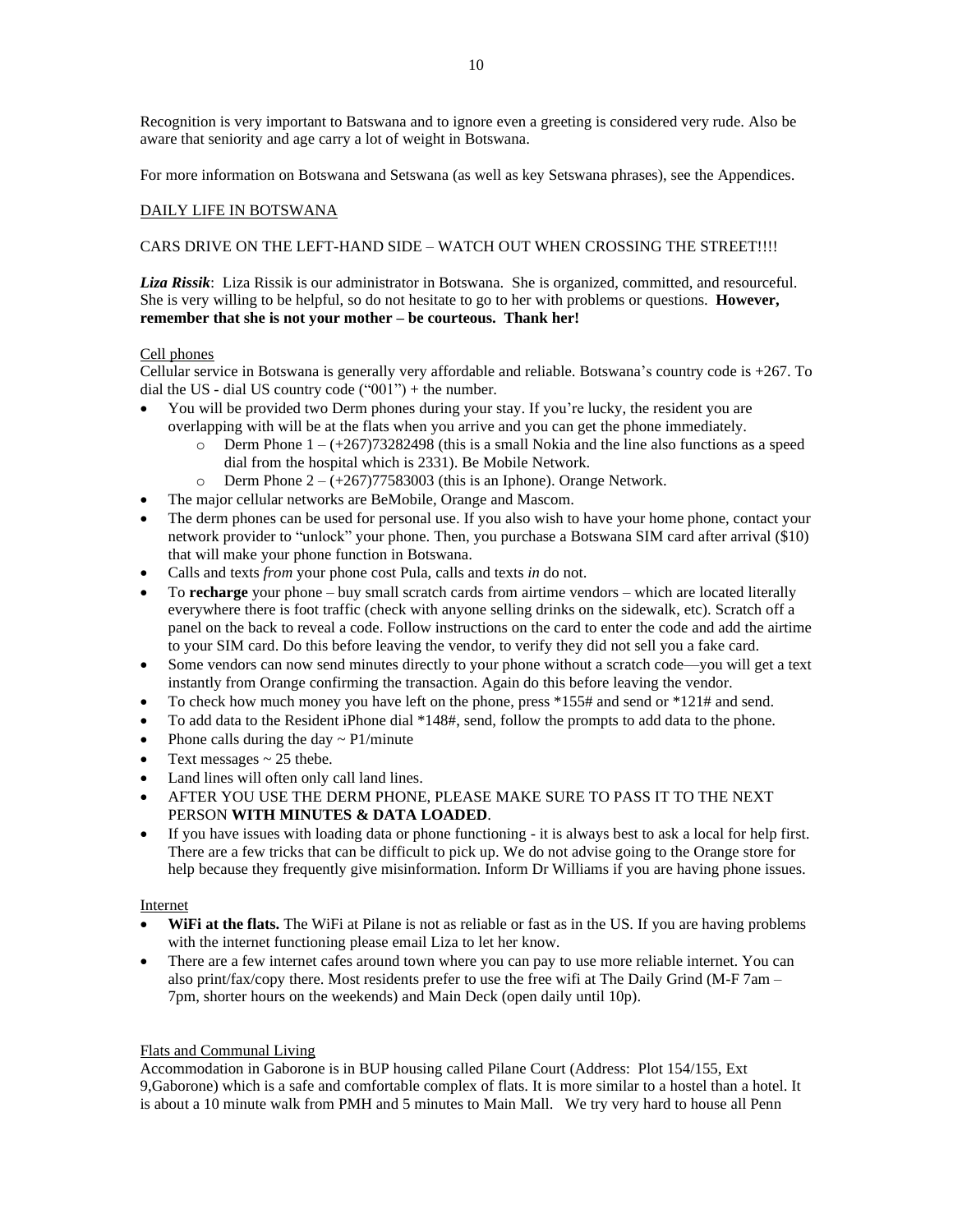visitors – even if that means occasional overcrowding. It is less expensive and potentially more fun so be prepared to "go with the flow". You may be asked to change rooms to accommodate others based on gender **(i.e. the "Derm Room" is called this because our storage closet is located there. You may or may not be staying in this room).**

- **Cleaning and maintenance.** Housekeepers clean and do the laundry and ironing *daily*. If you encounter any maintenance problems please tell Liza Rissik asap, who will tell the maintenance people. If you break something, replace it and let Liza know.
- **Food.** Food costs and cooking may be shared communally or more individually-based, depending on the preference of the group. Cost sharing is usually done on an honor system basis so please remember to contribute without being asked.
- **Water.** The quality of the tap water varies with droughts and other issues... You can ask Liza Rissik her advice regarding this when you arrive, but as a rule, we recommend drinking bottled water. Due to rationing during droughts, at times, Pilane court has not had water for a day or two. Residents often showered at Jack's Gym during those times (buy a day pass-- decent work out facilities too).
- **Power.** Gaborone is dependent on South Africa for most of its electricity, and infrastructure problems have led to severe power shortages. Power outages are common, and from time to time, plots are restricted to a daily electricity limit, after which the power goes out.
- **Security.** There is a nighttime security who remains on the premises throughout the night.

#### *Rules of the Flats*

- **1)** Be neat there are a lot of people living in a fairly small place
- **2)** Food is shared contribute to the purchase of food without being asked.
- **3)** Leave bread, jam, peanut butter, and tea in stock for the maid in your flat.
- **4)** Internet Etiquette: there are a number of persons living in the flats, please be aware of the time you are using the internet. Streaming video will slow down the internet for everyone and generally will not work. Download videos prior to your arrival in Botswana
- **5)** When you leave, it is customary to give a "Bone Sela" to the maid who has looked after you. The suggested rate is P100 per month pro rate, so for 6 weeks the Bon Sela is P150

#### Money Matters

- The unit of **currency** is the Pula. 1 Pula  $\sim$  8-10 to the dollar. There are 100 thebe in a Pula.
- **Cost of living** is overall less expensive than in the US. Some things cost more but many things cost much less. Food tends to be about the same.
- Notify all banks and credit card companies of your travel plans.
- **ATMs** are generally the cheapest and easiest way to get cash.
	- o Check the back of your card to make sure that it is on the PLUS network. Cirrus, NYCE, and MAC cards are not generally usable.
	- o If possible, make sure your pin number is 4 digits long. Some ATMs do not accept longer codes.
	- o You can withdraw money from an ATM using your credit cards, but you pay high interest.
	- o If you have trouble with ATM, try the ATM at the Gaborone Sun Hotel it has been reliable.
- **Credit Cards**: Many places in Gabs accept credit cards (hotels, supermarkets), but you need cash for things like taxis and for most things outside of Gabs. American Express is usually not **accepted.**
- There are **currency exchange** offices (e.g. Travelex) in the airport and at some malls like Riverwalk. It is requires a passport. The fees and exchange rates are generally poor.
- **Money wire.** As a fallback you can always have money wired to the Main Mall Barclay's Bank.

#### Transportation

There are several available methods of transportation.

Public transportation can be identified by their BLUE license plates. Remember when giving directions, use easily identified places. Most do not know the street names, but will use the destination as the road name, for example "the road to Gabane."

- **Taxis**
	- o Most residents travel by taxi. It is easiest and safest to program numbers of cab drivers into your cell phone. Taxi drivers who often work with the Penn visitors are saved in the Resident phones – Samson is the most commonly used.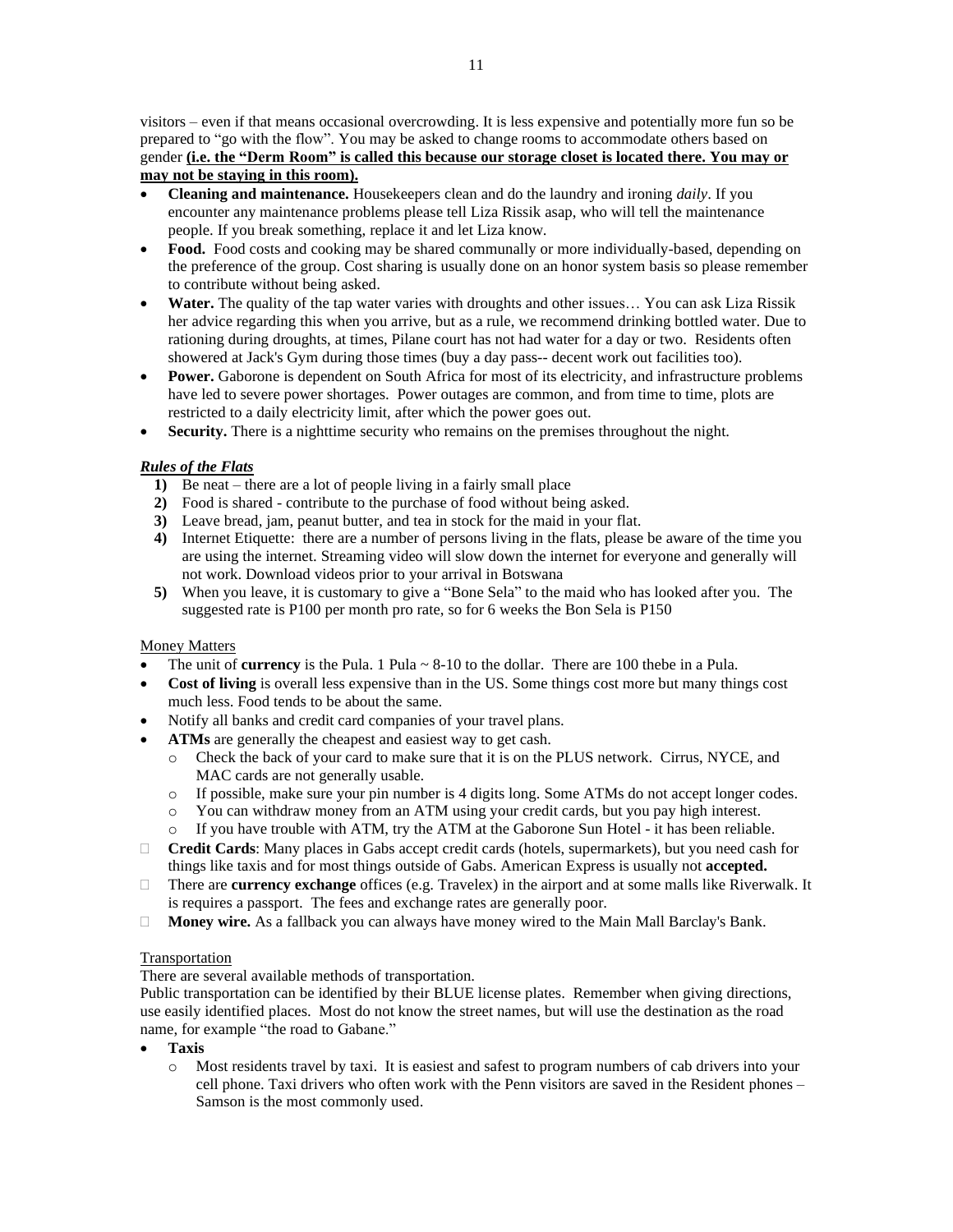- o Taxis are often available at the bus terminal, main mall, Riverwalk and Game City.
- o Approximate examples of fares (from Pilane)
	- A trip within the city costs P30, and at night the cost is around P30-40.
	- Riverwalk 40p; Game City 40-50p; Airport Junction 40- 60p
	- Airport 90-120p; Mokolodi 75-120p
- **Combis** are crowded minivans that are a common way for locals to get around. Talk to folks on the ground to ask how to use them. The cost of a ride is P3.50. Combis are an adventure and a true Botswana experience.
- **Buses.** You can get to any sizable city in Botswana by bus. Typical times are: Gabs-Francistown, 6 hours (P83/person). Francistown-Maun, 6 hours (P40/person). Buses can be found on the north side of the bus station, and they generally leave every half an hour or when the bus is full. The destination is written on the front of the bus. Buses can be crowded and have no AC. Get there early to get a seat.
- **Plane Travel.** Air Botswana: Office on Main Mall. Flights to Jo/burg, Maun, Kasane. South African Air: Offices in Broadhurst and Game Malls.

#### • **Travel agents/Tour Guides**

- o \*\*Refer to the folder on the Google Drive marked "Travel Advice" or email Dr. Williams for travel advice/tips
- o Tim Race: He leads outstanding camping trips to the Kalahari. He has all of the necessary equipment. Price is on the higher side.

#### Safety

You will generally feel safe in Botswana. The government is stable, and the Batswana are uniformly friendly and helpful. Reported crimes are mostly robberies (usually cell phones), and car break-ins at the foot of Kgale Hill. Crime is rarely against a person, apart from snatching a cell phone from your hand. Remember your street smarts. In August 2015 there was a break-in at Pilane Court, and an iphone was stolen. There is now a security guard on site at night.

After dark, do not walk by yourself and use the streets rather than the paths.

- BE CAREFUL WITH YOUR PHONE AT ALL TIMES. Do not walk with your phone out or visible in your pocket – it will get snatched. Iphones are incredibly desirable and often stolen!
- "Smash and grab" crime is the common thieves will smash the window and grab valuables off the seat or out of your hand even with the car in motion. Do not use your cell phone in the car.
- **NO DRIVING YOURSELF**. Car accidents pose a particular risk to travelers in developing countries and Botswana is no exception. In addition, it is not a good idea to be on intra-city roads after dark, where many experienced drivers have accidents.
- **•** From the US Embassy: "Wild animals pose a danger to tourists. Tourists should bear in mind that, even in the most serene settings, the animals are wild and can pose a threat to life and safety. Tourists should use common sense when approaching wildlife, observe all local or park regulations, and heed all instructions given by tour guides."
- *PLEASE, be careful and make smart choices in Gabs and when traveling. Your choices and their* consequences affect the future of this program and there have been foolish actions in the past that have *put the program in jeopardy. Example: one participant went camping in the Kalahari by himself when it is recommended to always take two cars and there is a significant lion issue.*
- **•** If in doubt, check things out with Liza Rissik, and always tell her when you are leaving town.

#### Restaurants, Entertainment, and Travel

See the Appendices for a list of restaurants, bars, malls, and other entertainment. There are also some travel recs for weekend trips. For more info, see the Google drive or email Dr. Williams. Note, travel is permitted over the weekends as long as: 1. You tell Liza Rissik your itinerary, and 2. It does not interfere with your clinical work or keeping up with administrative work.

### **INTRO TO CLINICAL WORK**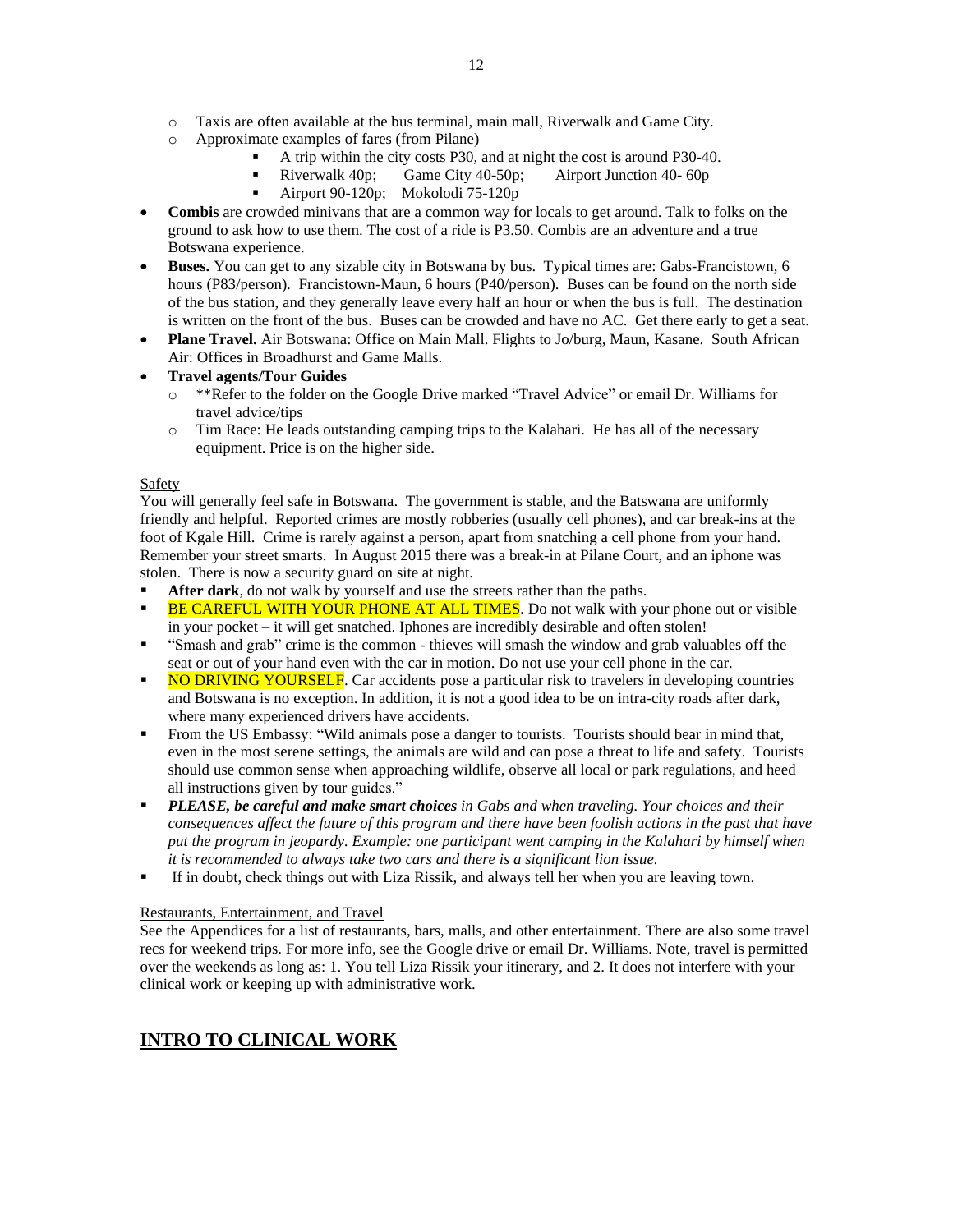There are a few important things to note:

- 1) **Support**. You will always have support locally and/or remotely. Do not feel rushed, you have time to learn and time to think about what you are doing and to ask for help.
- 2) **Job description.** Your job description may not be what you are used to as a U.S. resident (example: stocking supplies). Remember: you are here to 1) learn and 2) take care of patients. Be flexible… the motto should be, "how can I help?"
- 3) **Adjusting**. It takes time to adjust to the 'foreign' system.
- Triaging care is difficult to  $do all$  actions should be necessary and a good use of your limited resource. It is challenging to learn what to work up and what to leave. So…prepare for a steep learning curve (we will guide you), and be open-minded (crucial). Be prepared for the frustration of dealing with a new system, inefficiencies, lack of accountability, meds being out of stock, inability to get some lab tests, and deaths that would not occur in the US. Working with local healthcare workers can be frustrating due to different levels of knowledge, work ethic and interest in patient care. All of this is superimposed on jet lag. Most people require about two weeks to get past the frustrations and inefficiencies that are part of our work in Botswana. Changes are being made slowly by evolution not revolution. By the middle of your rotation you will feel in pretty good control and by the end regret that you are leaving.
- 4) **Work ethic and expectations.** Most residents who come to Botswana are curious and dedicated. However, there have been issues with some residents who view the rotation as a break from normal residency responsibilities and accountability. **It is important to know – you are these patients' doctor.** Your diligence and skill is providing them care that they would not be getting otherwise. Our advice:
	- o Take **advantage of this unique learning opportunity!** Read about your patients, follow up details, and be curious. You will see and learn an incredible amount. It is rare that you will again have the opportunity to be fully integrated into the local healthcare system in a developing country – don't miss out on your chance to learn.
	- o Do your best to not pass work off to the overworked physicians on the ground or the next resident.
	- o Specific expectations are listed below. If you have questions about the expectations, please ask Dr. Williams / Forrestel to clarify. Dr Jereni, your local supervisor and either Dr Williams/Forrestel, your remote supervisors, will complete the form following your rotation and send it to your program director.

### LEARNING OBJECTIVES AND EXPECTATIONS FOR RIG RECIPIENTS

The objectives of the rotation and the specific expectations are listed below. This will be used to evaluate you at the end of the rotation with input from Tori, Amy, and Dr. Jereni, so be sure to read through the expectations. You will not be evaluated on each point individually, but rather the evaluation will contain general feedback and comments. The evaluation will be sent to your program director at the end of the rotation.

Patient Care **Objectives**: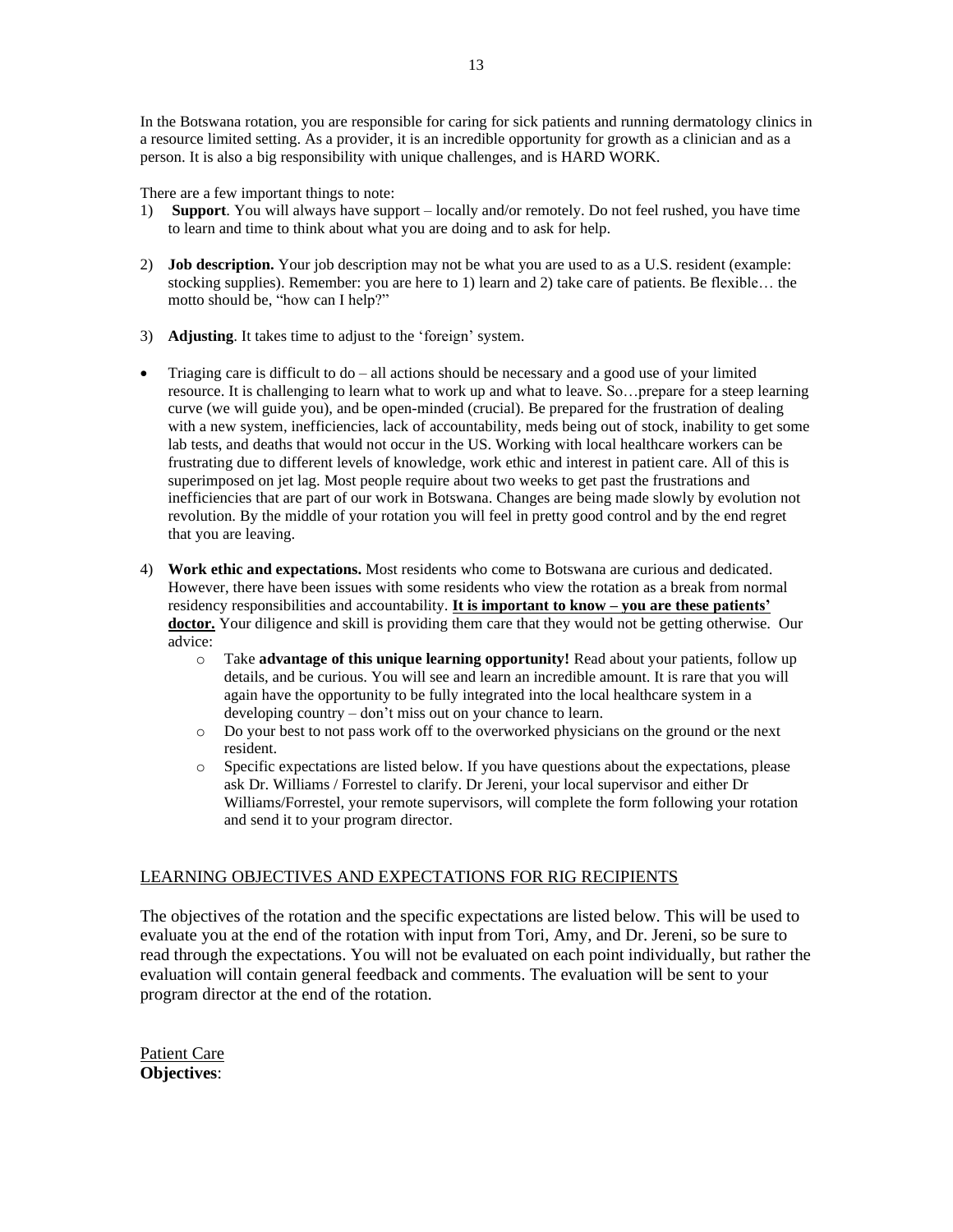- Provide direct patient care to patients in both inpatient and outpatient clinic settings at Princess Marina Hospital and Outreach Clinics.

### **Expectations**:

Be available for work at Princess Marina Hospital or the outreach clinics 8-5pm Monday-Friday. Rarely, an urgent consult will need to be seen after hours.

Consults: Carry two dermatology phones with you at all times and answer calls or messages promptly (within a few hours maximum)

Consults: See new consults after clinic the day of consultation. Follow up consults should be seen as frequently as is appropriate for the severity / complexity of the case (very sick patients may need to be followed and seen over the weekend when possible)

Review cases with faculty (in person or via email, WhatsApp, or phone): 1) if there are any questions about the case, and 2) All complex cases

Complete administrative work and documentation required for patient care in a thorough, timely fashion. This is often done in the evenings or on the weekends.

Keep medical supplies organized and in stock, which includes:

1) Refilling the supply closet in the hospital and biopsy bag from the Pilane closet. 2) Emailing the incoming resident 2 weeks prior to their arrival to tell them which supplies they should try to bring, 3) Keeping the liquid nitrogen refilled for cryo days

### Medical Knowledge and Learning

### **Objectives**:

- Increase knowledge of how to diagnose and treat tropical and HIV related skin diseases.
- Increase understanding of diagnostic, therapeutic and practice challenges in a resource‐ limited setting.

### **Expectations**

Read about your patients' diagnoses and attempt to support management decisions with relevant literature.

### Interpersonal & Communication skills

#### **Objectives**:

- Understand the role of the visiting trainee / clinician
- Communicate effectively with the multi-disciplinary care team

#### **Expectations**

Deliver at least one PowerPoint presentation to medical / pediatric hospital residents Pay careful attention to training during orientation week and then give thoughtful and thorough training to the incoming resident.

#### Professionalism

### **Objectives**:

- Become familiar with local cultural customs and apply to patient care to provide respectful and responsible care
- Recognize that in this unique practice setting, professionalism includes reading available materials to guide clinical practice and extends into promptly answering emails or texts, and being accessible by phone.

#### **Expectations**

Treat all patients and health care providers with respect and humility. Be punctual for clinic.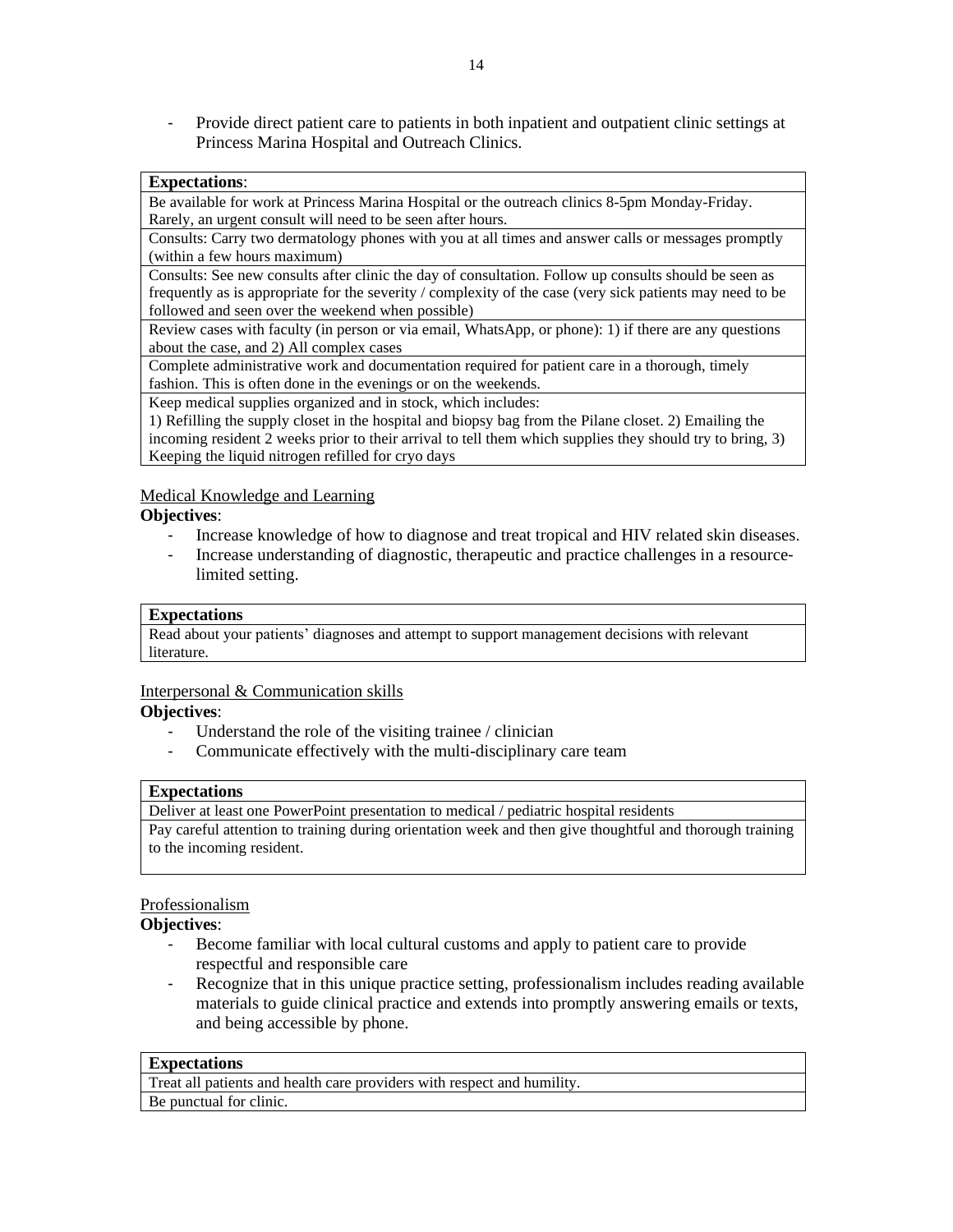Return phone calls, faculty emails, and texts in timely fashion. Phone calls / texts – within a few hours  $E$ mails – within 1 day. Keep phones charged with sufficient data for patient care Read and review training material to become proficient for patient care

#### THE SETTING – PRINCESS MARINA HOSPITAL

There are parallel public and private health systems in Botswana. Each system has their own set of hospitals, clinics, and physicians. Care in the public sector is completely free for Batswana, including laboratory testing, hospitalization and meds. There is also a very important third "health system"-- the traditional healer. Most Batswana seek some of their care from traditional healers in addition to the public system. UPenn works in the public sector, and has been based in Princess Marina Hospital (PMH) since 2004. PMH is the main tertiary referral hospital in southern Botswana. Every day, many of your patients will have traveled hours (or even overnight) to come see you.

Until recently there had been no medical school in Botswana, therefore, around 90% of the physicians in the hospitals are from outside Bots. Most physicians do not speak Setswana, and rely on the nurses for translation (just like us).

The University of Botswana (UB) med school started its first pre-med class in August 2008. Prior to this all Batswana medical students spent their clinical years at hospitals outside Botswana. Botswana started its own internship program in January 2007 and the first residencies (Peds and Medicine) started in 2010. There are now also residencies in EM, Family, and Pathology. UPenn and dermatology are heavily involved in helping with training UB students and residents. Currently all UB med students, and peds, family, and medicine residents rotate through the dermatology clinic, and **you are responsible for helping to teach them basic dermatology they can use in Botswana**.

#### *Other programs working at PMH*

Harvard has a large research laboratory that does primarily AIDS-related research. Baylor College of Medicine is an important provider of outpatient pediatric HIV care and medical education at their facility – the Botswana-Baylor Children's Clinical Center of Excellence.

#### *Set-up of Medical Wards at PMH*

During your rotation you will be see inpatient consults in the medical wards at the hospital. The wards are: medical (male and female), two surgical wards (M and F), ortho (M and F), oncology, isolation, pediatric, and an ICU. Wards are divided into "cubicles" of patients, which contains around ten patients each, most on hospital beds or on the floor. The most tenuous patients are in Cubicle 3 ("high dependency cubicle"), right in front of the nurses' station. Medicine generally runs about 20 beds over the maximum.

Medical teams are called "firms" on the medical wards (also given color names – Pink Team, Blue Team, Green Team). Some of the firms are designated as part of the teaching program and each has at least one PMH intern or Medical Officer (MO). A PMH MO is a physician who finished medical school and internship, but s/he has not done a residency. An MO could be a new graduate or been practicing for years. Firms are headed by an attending, called a "specialist." A "specialist" has completed a residency and often have an area of focus. Penn has full-time clinical specialists at PMH and Penn medical students and residents are fully integrated into the firms. MOs and interns are the primary caretakers of the patients, and specialists supervise them with morning rounds three times a week and afternoon rounds on the other two days (after the specialists' AM clinic). MOs, interns, and you round on patients every day (except the weekends, unless on call), and perform all blood tests and procedures.

#### ROTATION STRUCTURE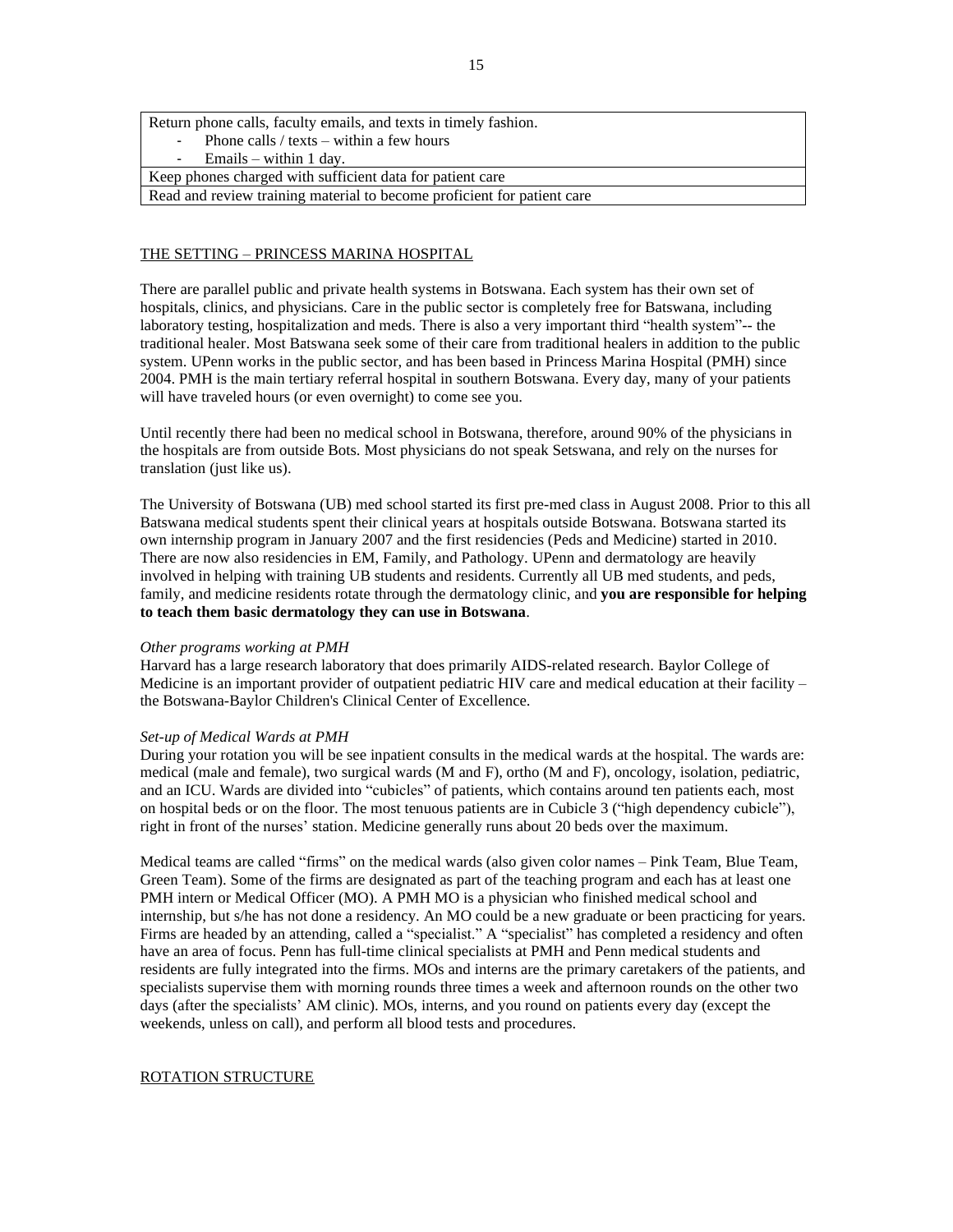Dermatology residents are available to see patients from 8-5 Monday – Friday and to see urgent consults over the weekend (rare).

Outpatient Clinics

- Tues Fri from 8am until the last patient is seen (usually around 2pm).
- Tues, Wed, and Fri are at PMH
- Thursdays are outreach clinics, which occur in 4 locations outside of Gaborone. Residents set up transportation to these sites through PMH weekly.
- Patients come early in the morning to register and are given numbers to wait in line to be seen.

#### **Consults**

- Inpatient consults are seen after clinic
- Consults will come in through the derm phones, or residents / nurses from the wards will bring patients to clinic. When patients are mobile, it is best to ask providers if they can come to clinic to be seen.

#### Monday Admin

• Mondays are admin days to catch up on work in the dermpath lab, calling patients, completing documentation, etc.

#### **Dermpath**

• Residents read all slides themselves, review with the local dermatopathologist, and do tele-consultation with Carrie Kovarik for complicated path cases.

#### Documentation and Patient Follow Up

- There is no electronic medical record (apart from one to order labs and check lab results). Notes are written on paper charts that patients bring with them to clinic.
- Because of this, keeping track of patients (particularly if they are complicated) and following up results is logistically difficult – compounded by residents rotating every 4-6 weeks and the fact that there is no internet access during clinic.
- We have devised a documentation system that is largely based on a Google drive account (BUPDerm). The system consists of:
- **Patient encounter**  $log$  excel spreadsheet documenting all patients who are seen in the clinic or on consults. You upload this to the Google drive each week. This is also an AAD grant requirement.
- **Biopsy**  $log -$  additional tab on the excel spreadsheet to document each biopsy performed, track where the slides are in process, and document clinical plans after biopsies are read.
- **Biopsy Powerpoints** residents make a powerpoint for every biopsy performed containing clinical information, differential diagnosis, and photos. These are used for clin-path correlation when Dr. Kovarik or the local pathologist read the slides. For the cases that are referred to Dr. Kovarik, photos of pathology are then added to the powerpoint by Dr. Kovarik (when the slide scanner is working) or by the resident (when the scanner is not working). Also used for formulating patient care plans.
- **Clinical Photos** are uploaded each week to the drive
- **Complicated patients** there is a Google Doc with a list of complicated patients. When a complicated patient comes into clinic, it can be very difficult and time consuming to track down information. One must often: 1. Look up labs in IPMS, 2. Read through prior notes on the paper chart. 3. Look at the biopsy log for past reads, 4. Search the BUP Gmail account for up to date discussions on workup and plan… this can take time and things fall through the cracks. This list is meant to consolidate these resources so the process does not need to be repeated each time by new residents and communicate To Dos and future plans.

#### **Handoffs**

- As you can imagine, with so much resident turnover, handoffs are KEY to caring for these patients.
- There is a guide to handoffs (and what they should cover) in the "Clinical Guide"

#### Dermatology Supplies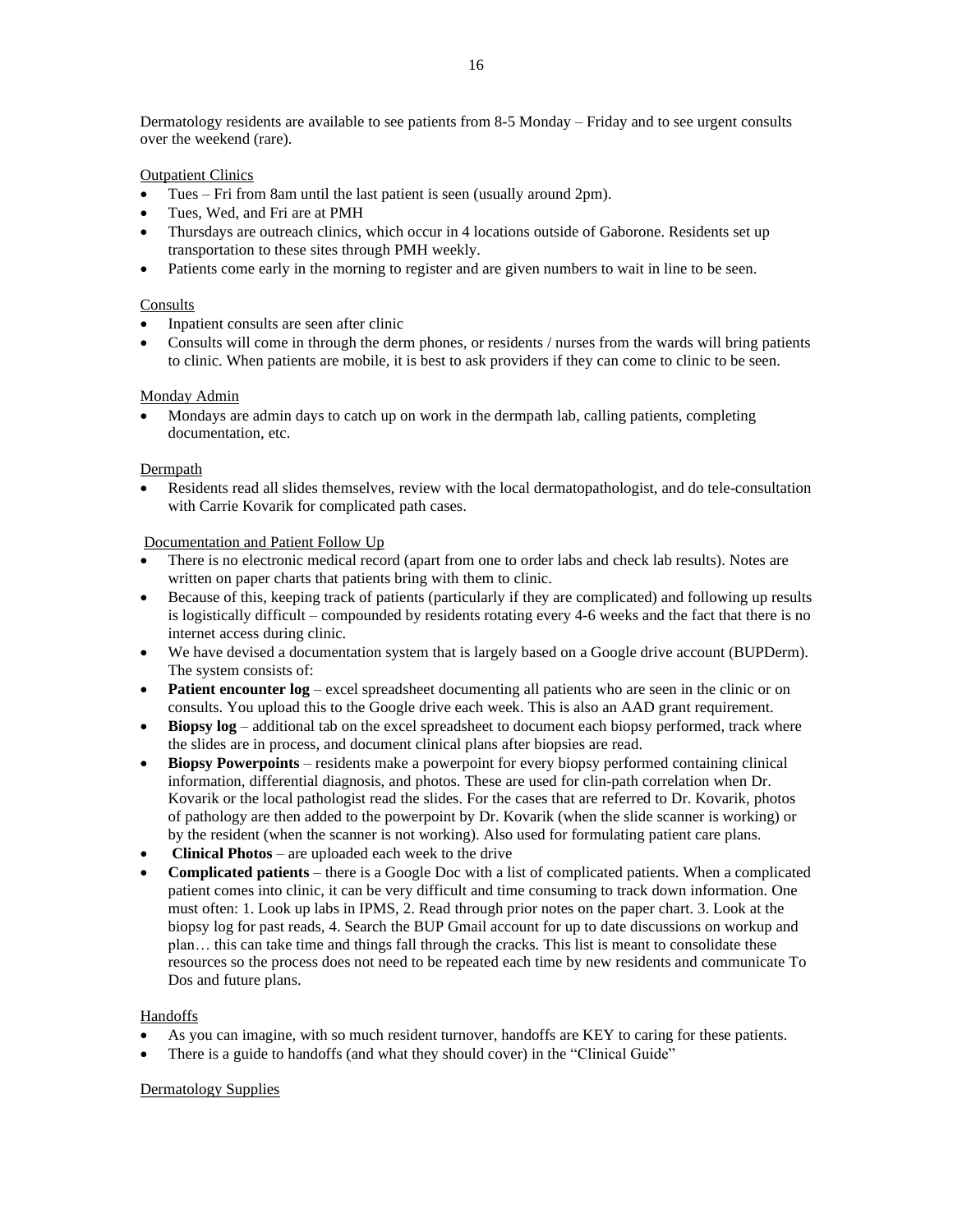- Many supplies used in clinic are brought from the U.S. by residents and faculty coming to Botswana. The dermatology resident keeps these organized, ensures they are not expired, and tells the incoming residents what to bring (if possible) 2 weeks prior to departure.
- The resident also manages the cryo and ensures it is refilled for our 4 days of cryo per month.

#### Teaching

- Residents give a powerpoint lecture to local clinicians at 2 outreach sites: Lobatse and Mochudi
- See what topics have been assigned by Dr. Forrestel / Williams. There are previous lectures for most of these topics on the Google drive by prior residents but you are expected to review and make improvements as needed.

#### Research Studies

• Currently, there are several ongoing research studies at PMH on cutaneous lymphoma, Kaposi Sarcoma, and albinism. Dr Williams will inform you if you need to do anything to assist with these projects.

#### Resource Limitations

- There are many areas in which you will notice resource constraints compared to the US. Some of the most visible / common things you will encounter are:
- Meds are frequently out of stock at PMH. If they are out of stock, patients can either buy them out of pocket at a private chemist (or if they have Medical Aid it will pay for it), or you have to pick an alternative med in stock at the pharmacy.
- When referring patients, you must be specific with what you want the other specialist to do, and often advocate for your patients. Local physicians are overworked, sometimes undertrained, and patients with urgent issues often require extra direct outreach to get them seen promptly.
- Diagnostic testing options will not be as robust as you are accustomed to. Basic examples of what we do have:
	- o RFT (renal function test), FBC (CBC), LFTs, UA, RPR are easily obtained
	- o HIV testing takes about an hour and is easy to do
	- o Variable must check during your rotation to see if available: ANA, ENA (dsDNA and other rheum markers), protein electrophoresis (SPEP)
	- o FNAs are easy to get and very useful
	- o For malignancy r/o there are no CT scans in place, we typically use CXR and U/S abdomen +/- pelvis to look for masses, lymphadenopathy, and hepatosplenomegaly
	- $\circ$  Skin biopsies process works reasonably well to get an H&E done (fasted turnaround time is 2 weeks but can often take longer), but special stains are more difficult and often lead to long delays. **We try to limit biopsy only for cases that would affect management, and where therapeutic trials are not a good option**
	- o **IT IS ESSENTIAL THAT YOU LEARN AND UTILIZE BASIC BEDSIDE DIAGNOSTICS including KOH (for tinea and deep fungal infections), Tzank smear (for HSV/VZV, crypto, molluscum) and mineral oil for scabies. There is a bedside diagnostics folder with lectures on the google drive which you are required to review.**
	- $\circ$  Microbiology the quality of the lab is not nearly as high in the U.S. which limits utility of bacterial swabs and severely limits utility of tissue cultures for fungus and micobacteria. AFB and gram stains tend to work a bit better though.

#### High Yield Prep Work

- If you have time to do reading beforehand, it can be very helpful to help you hit the ground running.
- In the "Clinical Guide" Handbook, there is a section on Specific Disease Tips take a look at this before you arrive.
- Reviewing derm textbooks on KS and HIV-related skin disease is high yield.
- Learn how to do bedside diagnostics including slide smears and touch preps. There is an excellent JAAD CME on this: https://doi.org/10.1016/j.jaad.2016.06.035

Log in & register for <http://africa.telederm.org/> .There is a curriculum of high yield cases from Africa *Global Health*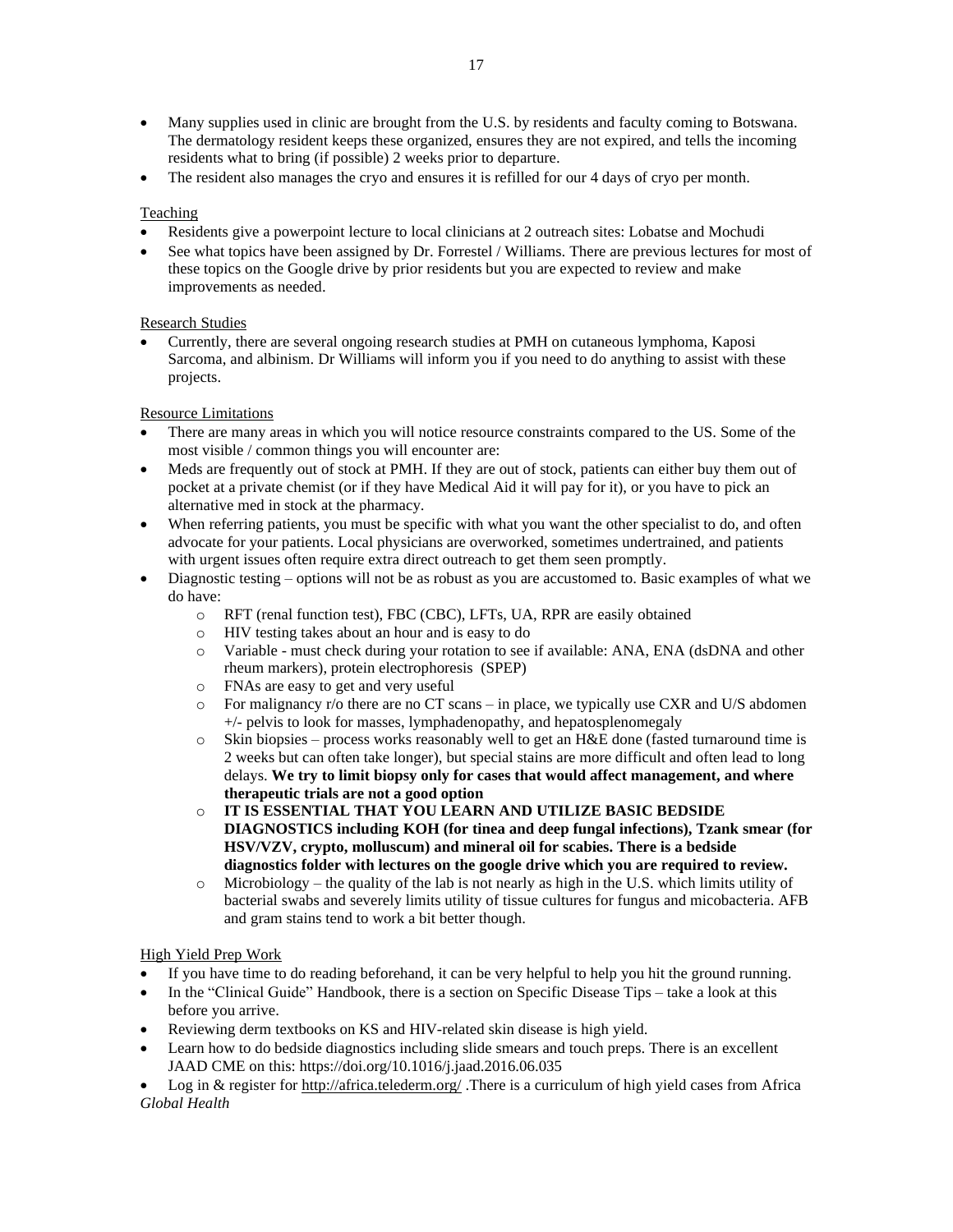- Before traveling to Botswana , we highly recommend that you review global health training material from Unite for Sight: [http://www.uniteforsight.org/global-health-university/.](http://www.uniteforsight.org/global-health-university/) In particular, the online (free!) courses on Cultural Competency, Volunteer Ethics, International Research, and most of all the general Global Health course, are very useful.
- This is an HIV webstudy program that may be useful in preparing for the trip: **[https://www.hivwebstudy.org](https://www.hivwebstudy.org/)**
- *In spite of good intentions, international health work that does not follow global health best practice principles can be wasteful, unethical, and harmful. Worst practices can create barriers to patient care, exacerbate health disparities, and violate concepts of social justice and human rights. Although our* practices are not perfect, we try to be mindful of the best practices of global health. A large portion of *what you will learn from your experience in Botswana will be about global health and how to adapt your practices from home to be ethical and useful within the local healthcare system. This means listening to and learning from the local physicians*

#### **BACKGROUND ON DERMATOLOGY IN BOTSWANA AND GLOBAL HEALTH DERMATOLOGY RESOURCES**

In 2008, when Dr Kovarik started working in Botswana there was no local dermatologist - only a medical officer who had some dermatology training who ran a clinic at PMH. Dr Kovarik started sending dermatology residents and faculty to support this medical officer with teaching, training and clinical care. Then Dr Kovarik formulated the idea for the Resident International Grant and obtained funding from the AAD to support 15 residents per year to rotate in Botswana which allowed continuous dermatology support and an innovative educational opportunity for residents. Over the years there have a number of different local dermatology providers with varying levels of training who have come and gone at PMH - medical officers, dermatology specialists, Cuban dermatologists and some trained dermatology nurses. There has also been periods where no local dermatology provider was present and care was only being offered by rotating derm residents. As a resident, Dr Williams rotated during a time of no local support. The clinic was in disarray and patient care was suffering. She was inspired to take on the critically needed role of a full time local dermatologist in Botswana's public health system. In Jan 2016, straight after residency she accepted a Ministry of Health position being paid as a local physician because there was no US funding available to support a dermatologist in Botswana. She worked full time in Botswana for 2.5 years and established many systems to improve quality of care in dermatology clinic. When she transitioned back to working in the US in May 2018, there was no replacement available so she continued to run the clinic remotely by supporting the rotating derm residents. In Sept 2018, Dr Bwanali Jereni was hired as the new dermatology specialist at PMH. It has been a slow transition to hand over all clinical care functions to Dr Jereni because Dr Williams performed many functions that are above any beyond what is expected of a local Ministry of Health physician. We will continue to slowly pull back resident and faculty support of the dermatology clinic to allow the local care systems to kick in. We are aware that the quality of care in dermatology may decline with the transition away from a US level of care, but in the end it is **most important to build a sustainable model for dermatology care in Botswana that is not reliant on foreign physicians**. One of the hardest parts of global health is knowing that better care is possible but not being able to provide it! But we encourage you to focus on the big picture improvements of dermatology care in Botswana that are happening - in 2015 there were no local dermatologists in the country. Now, in 2019 there are two African dermatologists and 3 Cuban dermatologists working across the country - this is a huge victory! Your experience and expertise can assist in the continued growth of dermatology knowledge among providers across Botswana and this is exciting!

Currently, Dr Williams, Dr Forrestel and Dr Kovarik run the UPenn Dermatology Global Health Program and the AAD RIG Program on top of their regular work duties. Through a mix of funding sources, Dr Williams/Forrestel were able to consistently work in Botswana for a few months per year until 2020 and continue to visit about once a year. Building global health into a dermatology career is challenging because sustainable funding sources for global health work are limited outside of large research grants. There are never guarantees that you will continue to get to do funded global health work as a faculty member - but we hope to be able to! For those interested in making global health a part of their long term career, feel free to reach out to Amy/Tori/Carrie with questions. We recommend that you join GLODERM -the International Alliance for Global Health Dermatology (https://gloderm.org/), a new organization for global health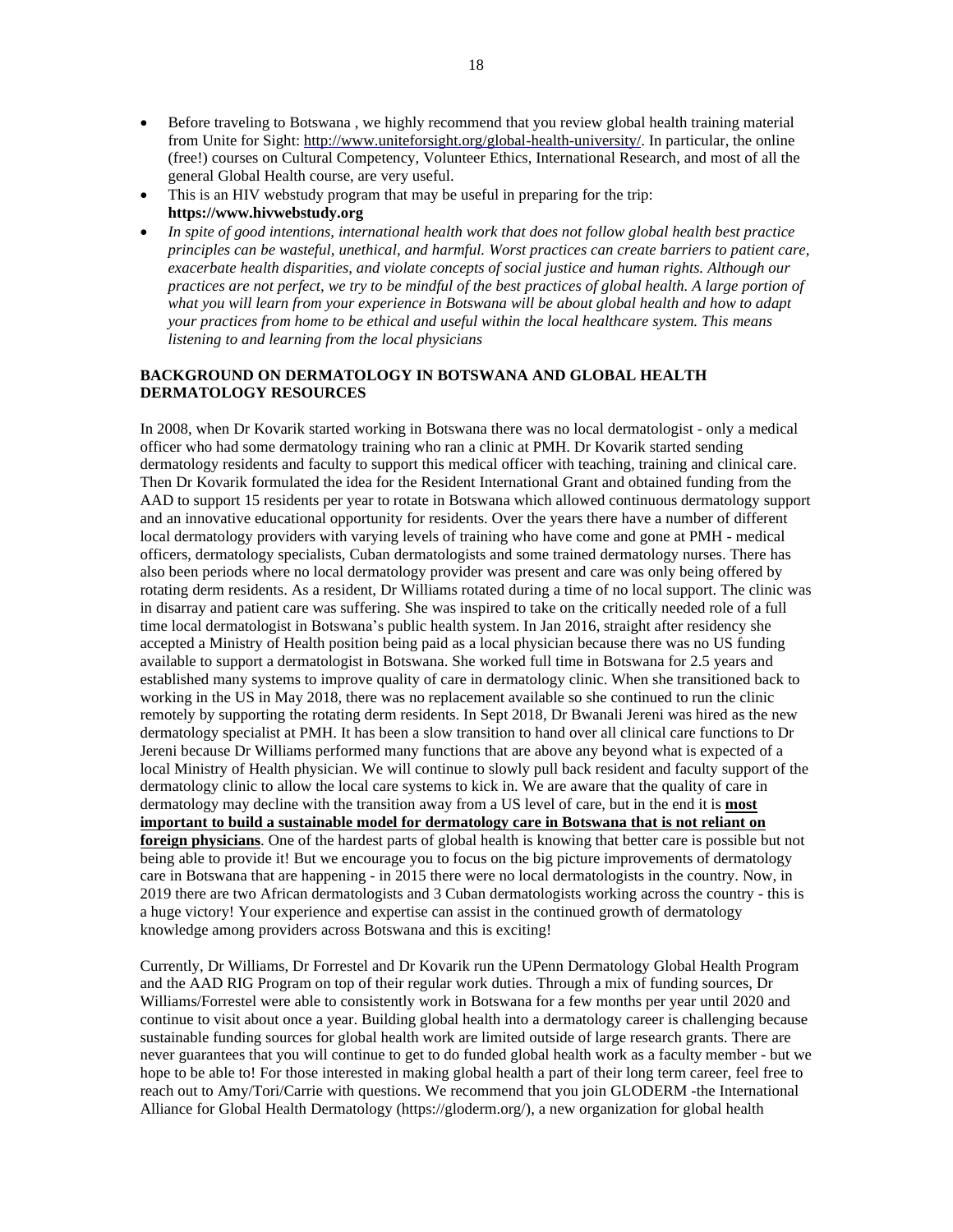dermatologists which will help you find mentorship and opportunities in the future. We have always welcomed past RIG recipients with an interest in returning to volunteer in Botswana and tried to accommodate them whenever possible - feel free to reach out if this interests you!

# **APPENDIX 1. ENTERTAINMENT AND TRAVEL**

### Restaurants

All easy to get to by car- none of these are really inexpensive, but are so by USA standards. Andy Schafer rating (actually he did not go to them all):

- o **The Daily Grind**: Closest to an American coffee shop in Gabs one block away from Pilane on Independence Ave. Open 7am – 7pm M-F and shorter hours on the weekend. Free Wifi.
- o **PMH cafeteria**: Back open and good as ever. Huge plates for <30 pula. They run out of food by  $\sim$ 1-1:30pm.
- o **Fresh Cafeé:** Right next to the Choppies near ICC flats. Delicious breakfast, lunch, and brunch. Good coffee as well.
- o **Bull and Bush**:\*\*\* English pub, excellent ribs, excellent pizza, music and disco dancing some nights, monthly trivia contest.
- o **Gaborone Yacht Club**:\*\*\* At the Gaborone Dam. This place was a favorite for "sundowners" on a Wed or Fri after work (closed to public on other days). Take a cab, and watch the sunset over the water. Enjoy the wine and beer and the best hamburgers in town.
- o **Chutneys and Embassy\*\*\***: Very popular Indian restaurants
- o **Maharaja**:\*\*\* Indian restaurant next to the Bull and Bush
- o **Moghul**: \*\*\*\*Indian, less expensive than the Maharaja.
- o **AVANI**: \*\* expensive, but excellent Sunday brunch. Mahogany : upscale restaurant with piano player. Happy hour on weekdays from 6-7pm with half-price drinks.
- o **Newscafe**: \*\* mid range, upscale, South African franchise, at present seems to be the place for the young professionals (esp Thursday evenings
- o **Sanitas:** \*\*\*\*Tea house: favorite for Sunday brunch and for lunches. Located in a garden center that has many plants to purchase. Nice setting. Free wifi.
- o **No 1 Ladies Coffee House:** \*\*\*excellent desserts and food. Free wifi.
- o **Mokolodi**:\*\*\*\*there is a very nice restaurant at the game park about 15 km down the road to Lobatse. One of the nicer restaurants in Gabs. Can get some exotic foods such as kudu steak, ostrich, impala steak, etc. recently started doing breakfasts.
- o **Basilico**: new italian restaurant near Pilane. It is one of the nicer restaurants in Gabs. Requires advanced reservations.
- o **Grand Palm Hotel:** The Beef Barron is one of the nicer restaurants but also expensive. There is also a good Chinese restaurant at the hotel.
- o **Red Lantern:** Excellent Chinese Restaurant in Broadhurst 3908514. Will also do take out orders which you have to collect.
- o **Ashoka:** African Mall. Indian food. Well worth a visit for curry lovers
- o **Caravella**: Portuguese. One of the best restaurants in Gabs, expensive.

### o **Main Mall**:

- o Café Pie Time: free wifi, cheap pies and pizzas. Recommended.
- o Main Deck: free wifi, upstairs, bar with food and outdoor seating
- o Nandos: popular South African chain, chicken dishes.
- o Debonnaire Pizza \*\*\*(they actually deliver)
- o **Riverwalk Mall**:
	- o Milky Lane: Only ice cream store in Gabs (has outlet at game city also)
	- o Equatorial Coffee \*\* Company: lunch and coffee
	- o Simply Asia: Thai/noodle dishes. Very good.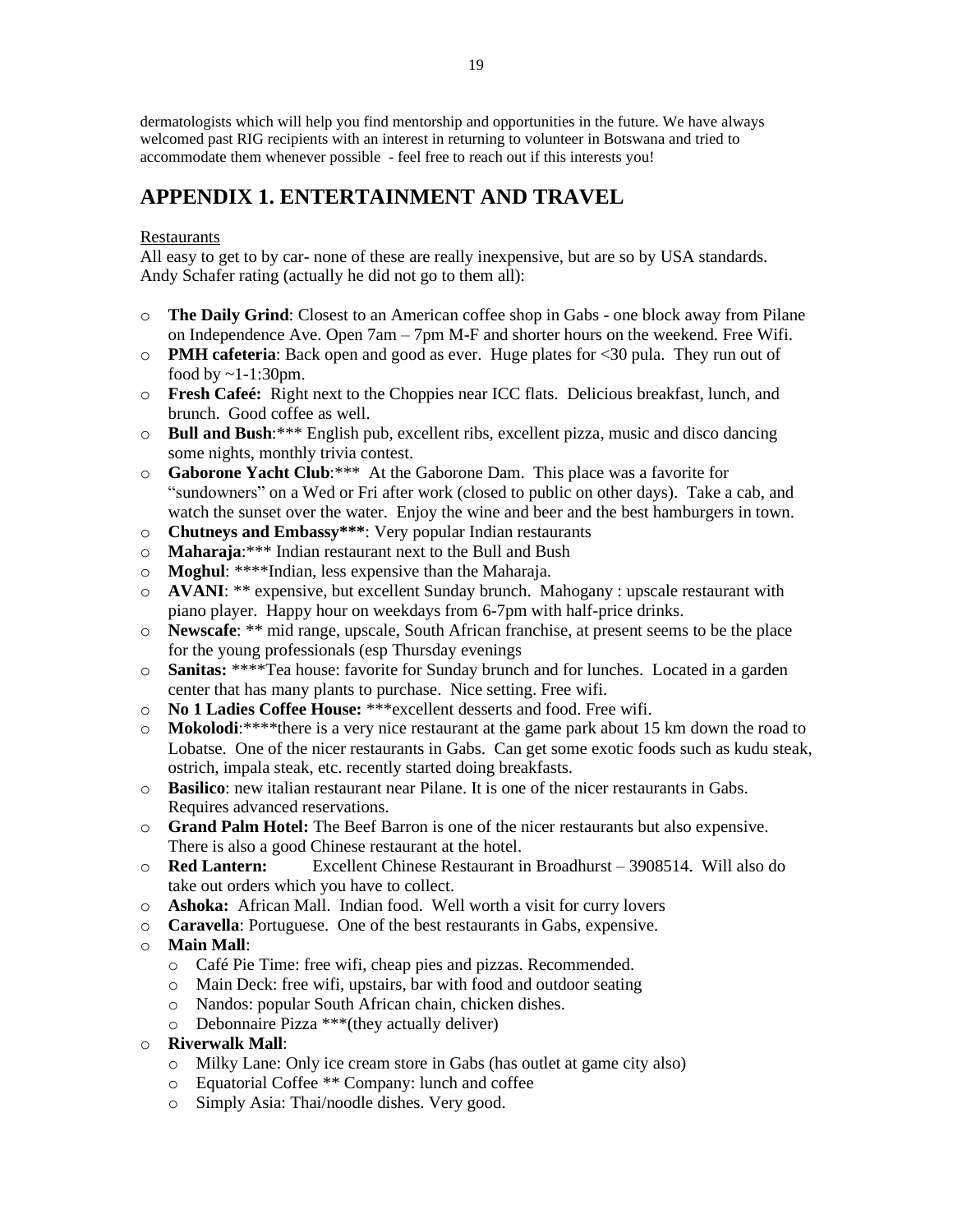- o Dros: pub food and great place to have beers and watch a soccer match.
- o Mugg and Bean: best coffee drinks, excellent breakfast and lunch. They make their own muffins, cakes are for sale and are huge but excellent.
- o Rodizo's Brazilian Steakhouse; on Thursdays, all you can eat meat for 140 pula which includes a free glass of wine
- o Pizza Hut

### o **Airport Junction**:

- o Ocean Basket: known for its great seafood dishes.
- o Cappuncinos: nice café/restaurant. Free wifi. Good salads and pizze
- o Café Europa: great café with free wifi and excellent pizza.
- o Rhapsody: upscale restaurant that turns into a dance club with dj on fri/sat nights.

### Malls

The term "mall" is used for any collection of stores. There have been two relatively modern malls built in the past decade in Gabs, Riverwalk and Game City.

- o **Main Mall**: Center of town near the government buildings. This is a 10' walk from the hospital. and about a 20' from ICC, and a 3 min walk from Pilabe Court. Past its prime, but some atmosphere and is undergoing a revival. Outdoor mall with a lot of stalls where people sell crafts, vegetables, etc. You can bargain. Good place to walk from the hospital to get a pie or pizza for lunch, or for basic groceries (Spar, Payless).
- o **BBS Mall**: Near the private hospital in Broadhurst. Also about a 20' walk. Also more atmospheric that the modern malls. There is a good **second-hand bookstore** at this mall that is above the Woolworths. It has much more atmosphere than Riverwalk or Game and on the weekends is full of stalls where you can bargain for all sorts of things
- o **Riverwalk:** Multiplex movie, restaurants, grocery, liquor store, hardware store, computer store, electronics store, internet café, book store (expensive), clothing and sports stores.
- o **Game City**: Largest mall in Gabs, near Kgale Hill. All mall-type stores, plus Game a huge Walmart type place where you can get most everything.
- o **African Mall**: near the main mall, small but also with some atmosphere.
- o **Airport Juntion**: newest and nicest mall most like a traditional american mall

### Movies

New Capital Cinemas has location at Riverwalk and Game City. These theaters tend to play the large blockbuster Hollywood movies, other bad movies from the US, and some Academy nominated movies. Tickets are around P25. Movies show from Wednesday to Sunday. Movies are assigned seating – like going to the theater.

### Sports

- o Gyms are found in Gaborone. Most Penn people go to Jack's Gym in the Village Mall or I-Towers (accessible by combi). The gym has a great pool, cardio equipment, weights, and classes. The staff is uniformly nice and helpful. You can pay by day, week, or month. Student rates available as well. There is also a gym in the Broadhurst area and at the Gaborone Sun hotel.
- o Virgin Active is the newest and fanciest gym. But far away in Airport Junction.
- o Zumba: It has become part of the Pilane Court experience to go to evening Zumba classes held at the school next door. These classes are fantastic and a lot of fun. It is only 30 pula for a one hour class from 5:30-6:30pm. A Saturday morning class is sometimes available as well at 8:30am. The current tenants at Pilane can provide more information, and you can check out their Facebook page as well (Zumba in Gabz).
- o Tennis: Tennis club at Gaborone Sun and National Tennis Center (have to join either of these). One can use the courts at the University of Botswana for free.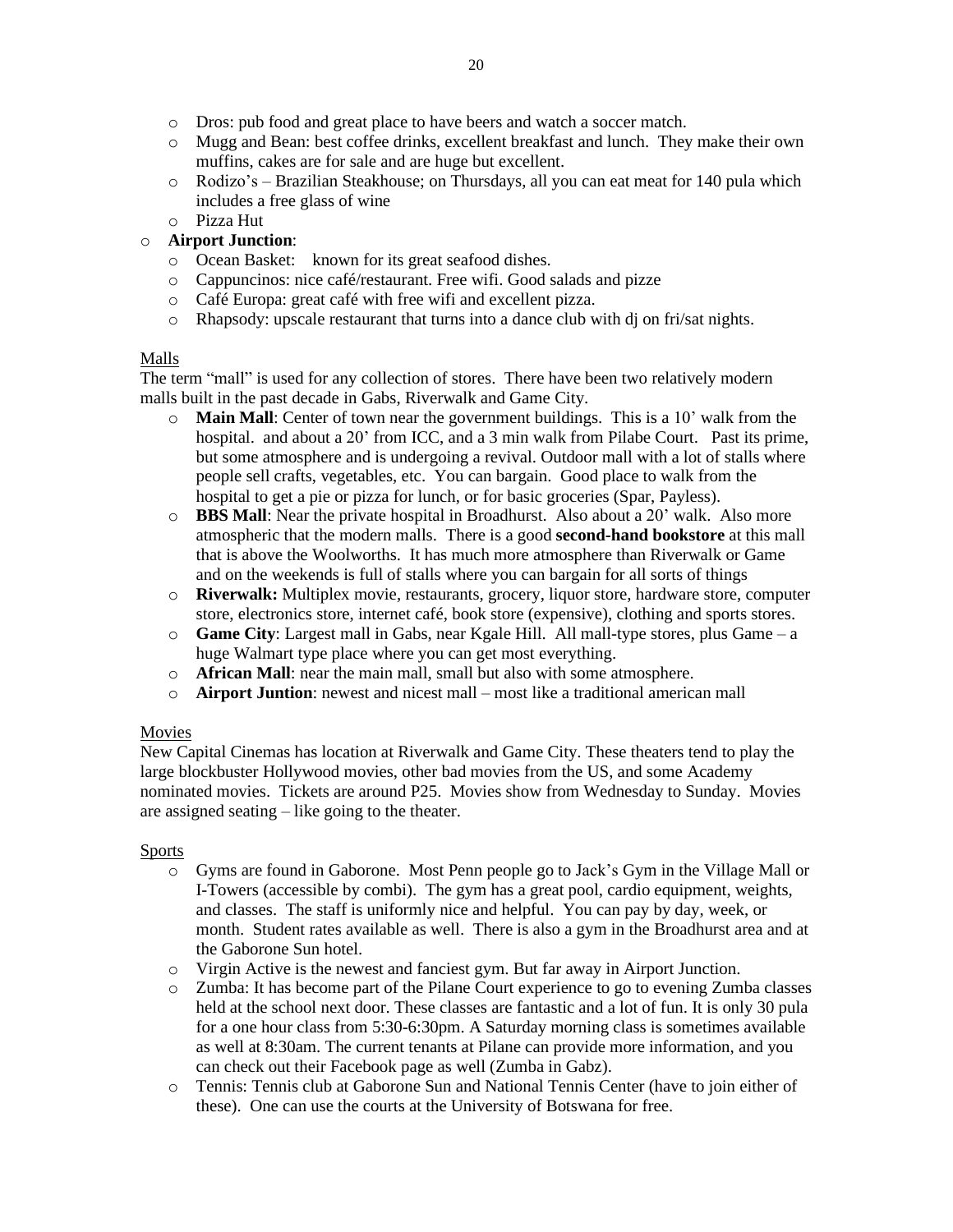- o Squash: Squash courts at the Gabs Sun, the National Squash Center (behind the National Stadium) and Jacks Gym.
- o Running: National Stadium is open, and you can often see young Batswana training there. You will see few runners on the street. There is also nice running behind the stadium on packet sand – towards the Cricket pitch and around the UB stadium and old airstrip. You will need some guidance, but you can take a very long run in the bush by going past the cricket pitch.
- o Football: Spectator games nightly on the dirt fields between the National Stadium and the University. If you are lucky there will be some national team games at the stadium.
- o Rugby: The Gaborone Rugby Club is located near the Village Mall.
- o Cricket: There is a national cricket pitch behind the main football stadium
- o Golf: The Club is walkable from the Gabs Sun. Greens fees/club rental/pull cart rental cost about \$25. There is a beautiful course  $\sim$ 15km north of the city at Phakalane  $\sim$  \$50
- o Ultimate Frisbee: Mon and Thurs at 7pm at the Gaborone Sports club in the Village. 30 pula because it is played at the private club. Great turnouts with lots of ex-pats.

### Night Life

- **Bars** 
	- o Bull and Bush: "English pub" in north part of Gabs. Large screen television to watch sports, pool, and great pizza. Mix of ex-pats and Batswana. Penn usually enter at least one team. Quiz night is last Wednesday of the month.
- Karaoke: sometimes available at the Red Lantern restaurant
- Dancing:
	- o Che Ntemba in Mogoditshane- P20 to enter, and a mix of local music and American pop. Filled mostly with locals. Great scene, but bring ear plugs
	- o Bull and Bush becomes a dance club late on weekend nights
	- o Boulevard in Phakalane

### Day trips

You can hire a cab for all or part of a day to take you to these places *In Gaborone:*

- o Kgale Hill: Located in the SW part of Gabs. It is a moderate hike, about 3 km to the top. Great 360-degree view of Gabs from the top. Look out for the baboons. *Note: Cars have been* broken into when left at the foot of the hill. You can leave your car in the nearby parking lot *at Game City and walk to the hill. Because of a mugging, the USA embassy has advised* against climbing Kgale. It is ok to go, but go in a group and do not bring anything of value.
- o Gaborone Dam: The only body of water in Gabs! Fun place for a picnic. Can check out the yacht club for sundowners. Can also rent 4-wheelers for a ride around the dam. Sometimes you need a permit, but sometimes an "exception" will be made. There have been some muggings there lately so check it out with some of the locals before going
- o Mokolodi Game Preserve: Located a mere 15 kilometers outside Gaborone on the road to Lobatse. Game includes various antelopes, giraffe, zebras, warthogs, white rhino, and elephants. This is a nice and convenient "first safari". You can take guided tours and attend various educational programs on site. It is about P35 for a one-day pass. Make sure you save time to eat at their restaurant. They also have a Sunday champagne brunch + game drive combo which is fun. You can now also walk with cheetahs at the park - but currently you can only do this on weekday afternoons so it is difficult to arrange with the derm clinic schedule.
- $\circ$  Gaborone Game Park: About a 5 minute drive or 20 minute walk from the flats. It is certainly not very exotic by African standards (antelope, warthogs, zebras and ostrich)., but very pleasant place to spend an afternoon. GGP does not require a 4-wheel drive car (but can only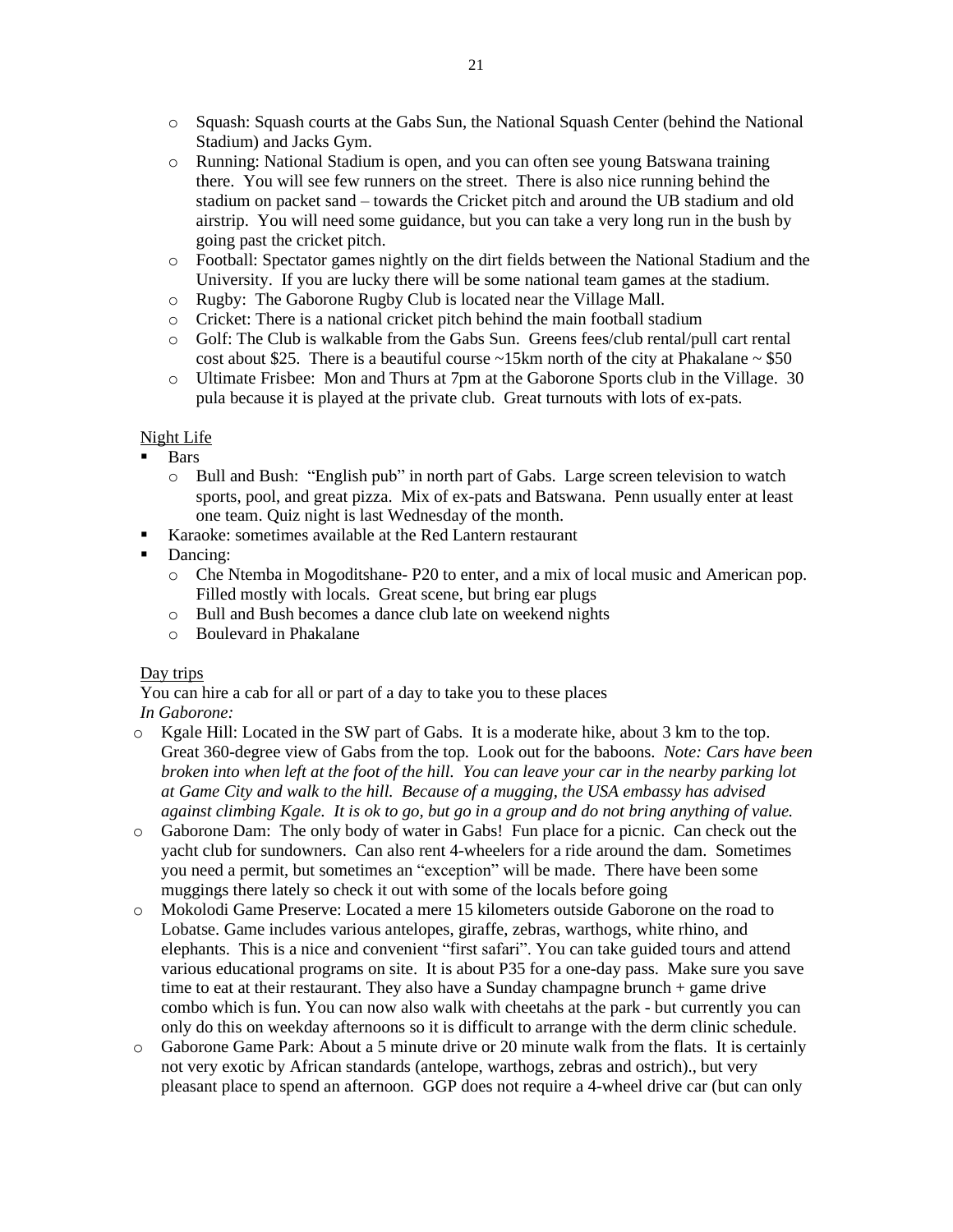go in with a car) and only 10 Pula. There are several Game View sites where one can sit and enjoy the peace and bird sounds. Make reservations to go to the park on the weekends.

- o National Museum: A block from PMH. Nice museum, but not very big.
- o Art: Thapong Visual Arts Center is a cooperative of artists' studios, located near Jack's Gym, across from the old prison in Gaborone Village. Open daily until 6:30pm, Thapong features an amazing collection of resident artists' works that are best described as contemporary African sculptures and paintings. The studios are in shanties scattered around the cooperative, and the artists are always more than willing to talk with visitors. Ask for Barnabus.
- o Craft Center: A group of craft stores in the Broadhurst section of town. Open during the week and on Sat until 15:00. Here you will find a bunch of ex-pats buying crafts, clothes, and eating at the Italian deli. There is a wine shop that sells Biltong (local dried meat).
- o Local theatrical groups and dance troupes often have events and it is worth looking out for these as they are normally very good and well attended. Liza Rissik tries to circulate the information when she hears about them.

#### *Around Gaborone:*

- o Thamaga: Small village outside of Gabs known for its pottery. It is a great place to buy souvenirs. Approximately 30-45 minute drive along the road to Gabane, and can catch a bus there at the bus station.
- o Gabane: village close to Gabs: can visit the Kgotla (tribal meeting place). There is a pottery studio run by Martin (very friendly). Sell beautiful handmade pottery. Highly recommended.
- o Oodi: There is a weaving cooperative that one can tour and get local weaving. Easily included on a drive to Mochudi.
- o Otsi:There is a crafts cooperative run by Camphill. A very nice ½ day trip. Can also take in the Vulturary outside of town. There is a nice little Barantani Lodge in the village where one can stop for a cold drink. A cheese factory is across the road from the village
- o Mochudi: Interesting local museum with a great view of the valley
- o Molepolole: On the way to the Kalahari. Can visit Scottish Livingstone Hospital which was started by Dr Alfred Merriweather missionary /doctor, his wife still lives out there. She started the Shepherd School with 8 children, today there are over 500.

#### Longer trips

Please refer to the folder marked "Travel Advice" on the google drive for more info or tips on travel from Dr. Williams and prior residents. Especially helpful for how to get discounted rates for your travel. With most trips, there are accommodation options for luxury, standard comfort, budget, and camping.

- o **Trips to Chobe, Victoria Falls or Namibia are generally not possible over a weekend and would have to be done with vacation time at the end of your stay.**
- o **Khama Rhino Sanctuary in Serowe**: About a 4 hour drive to the north. It is a good overnight trip and one can stay in a self-catering chalet in the rhino sanctuary. Easily done in a weekend.
- o **Okavango Delta**: This inland delta is the biggest tourist attraction in Botswana. The camps in the delta are very expensive, but are all-inclusive and the most unique part of Botswana. You will have to pay ~\$300 for a charter flight to get from Maun to the camps in the Delta but you will not regret it. Great animals, birds, and night sounds of the tree frogs plus incredible scenery. You can also stay outside the park in Maun and do day trips into the delta for a much lower cost. It is possible to do a trip to the Delta over a weekend, but it is a very short costly trip due to the high price for flights.
- o **Chobe Game Preserve/Victoria Falls**: In northeast part of Botswana. Chobe has the highest concentration of elephants in Africa. The evening sundowner cruise on the Chobe river is a must. Please request to be on a large boat for safety. The sunsets are amazing and you will see the game in a totally different environment. Elephants swim across the river and the hippos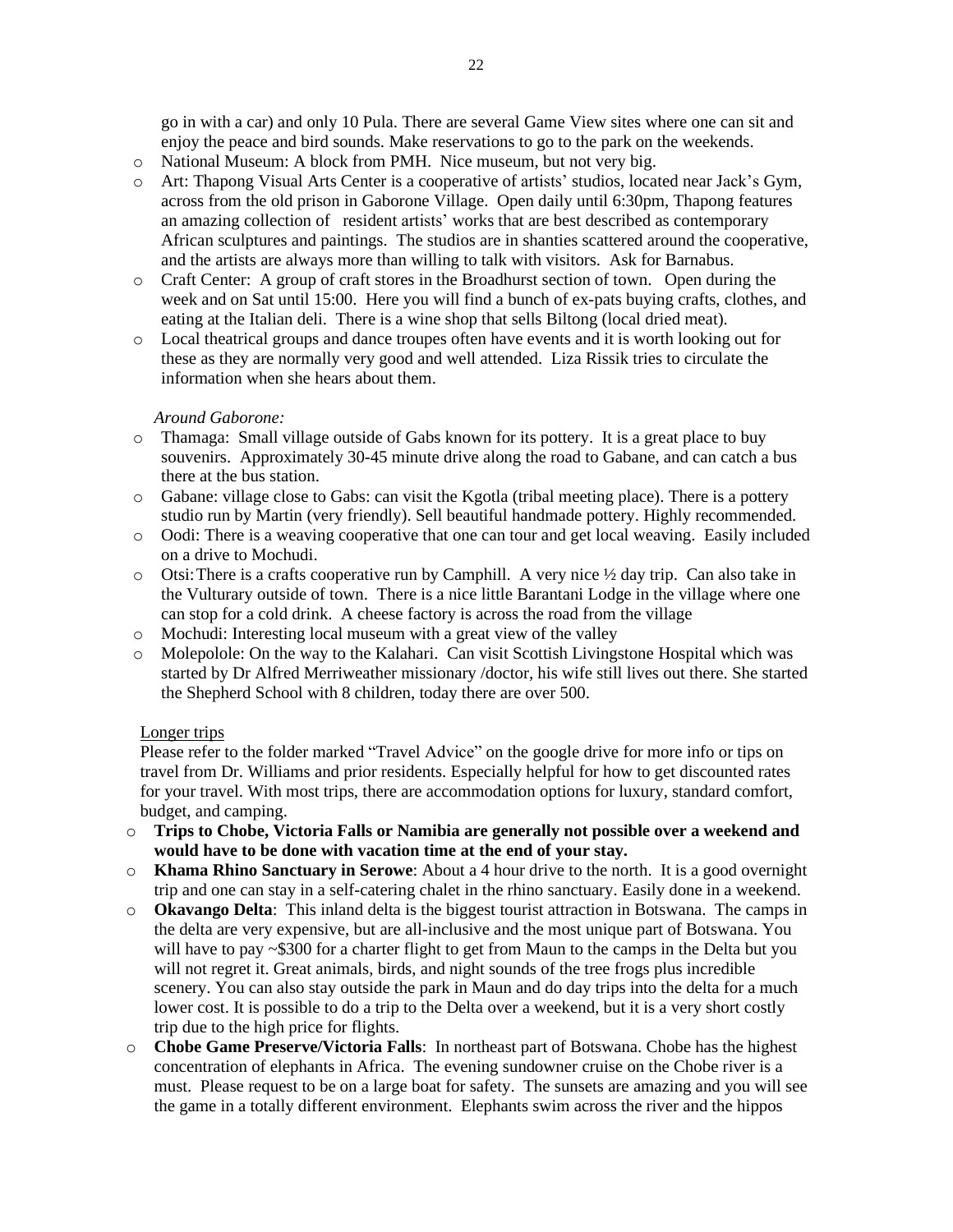wallow in their pods. The Chobe River Lodge has self catering chalets either 2 or 3 bedded. In the past there has been a UPENN rate that was negotiated by Gill but it is uncertain whether this is still valid. Day trips to Victoria Falls are available.

- o **Madikwe**: Right over the border in South Africa. You must make reservations ahead. There are lots of lodging options and different price levels, but none that are "cheap". It is an absolutely fabulous (and romantic) weekend getaway. Just outside of Madikwe is Masela Sela at a far more reasonable price, around P600 a night, which includes a game drive each day + an extra one if you pay for it.. Most people have preferred to stay in the park. You can view the lodges at: [www.madikwesafaris.com.](http://www.madikwesafaris.com/) UPenn has negotiated a discount rate at Tau but this will only be provided for last minute bookings made within 7 days. They also require proof of affiliation with UPenn – an ID badge or recently a copy of your program letter from Dr. Kovarik or a letter written from Dr. Williams has worked. Also check out http://www.bushbreaks.co.za/ for good last minute deals.
- o **Jo'burg**: Five hours by car from Gabs, or you can take a Flight Connect bus from Riverwalk to Joburg airport. Make sure you get a very, very detailed map, as street signs are nearly nonexistent, and it is very easy to get lost (and your trip could be hours, hours long). Northern suburbs are beautiful and safe, but Jo'burg proper is known to be very, very dangerous. Great restaurants and great B&Bs. Some activities include Soweto Township tour, the Apartheid Museum, and various other cultural activities. Remember the Tlkoweng border closes at 22:00.
- o **Pretoria:** On the way to Jo'burg, but an hour closer. During season the Jacaranda trees that line the streets are UNBELIEVEABLE. There is also an excellent zoo. The Kruger museum is well worth it for an understanding of South African history.
- o **Khutse**: gateway to the Kalahari, known for its extreme isolation, picturesque desert scenery and plentiful predators – namely lions. This is also an expensive destination even for camping. There is a new lodge just outside of Khutse that is very nice and the place to go if you are not a camper or if you cannot arrange for a camping trip. **Remember safety first - one should never do this trip without an experienced guide or other persons due to the dangerous predators. Always go with more than one vehicle.**
- o **Tuli Safari Lodge**: It is very worthwhile trip. The scenery is beautiful and the lodge is very nice. One can stay inexpensively in a great tent site on the banks of the Limpopo river. About a 5-6 hour drive from Gabs.

# **APPENDIX 2: ABOUT BOTSWANA**

Map of Gaborone can be found on Google Drive  $\rightarrow$  Overview Map of Gaborone

### *Location*

Botswana is a land-locked country, slightly smaller than Texas, in the center of Southern Africa. The Tropic of Capricorn runs through it. It encompasses 600,370 square kilometers, of which, only 15,000 square kilometers has water. It is predominantly flat to gently rolling tableland, with the Kalahari Desert to the southwest, occupying 87% of the territory.

#### *Climate*

The climate is semiarid with cool winters (June-August) and hot summers (December-February). The country suffers from periodic droughts given the desert climate. The rainy season in the summer is characterized by intense, brief, dramatic thundershowers. Average daily temperatures range in January from  $22^{\circ}C/71^{\circ}F - 33^{\circ}C/91^{\circ}F$  and in July from  $5^{\circ}C/41^{\circ}F - 19^{\circ}C/66^{\circ}F$ . Typically there are long periods of bright sunshine daily throughout the year with clear skies and low humidity. Summer days can be quite scorching, particularly before the rains come. In the winter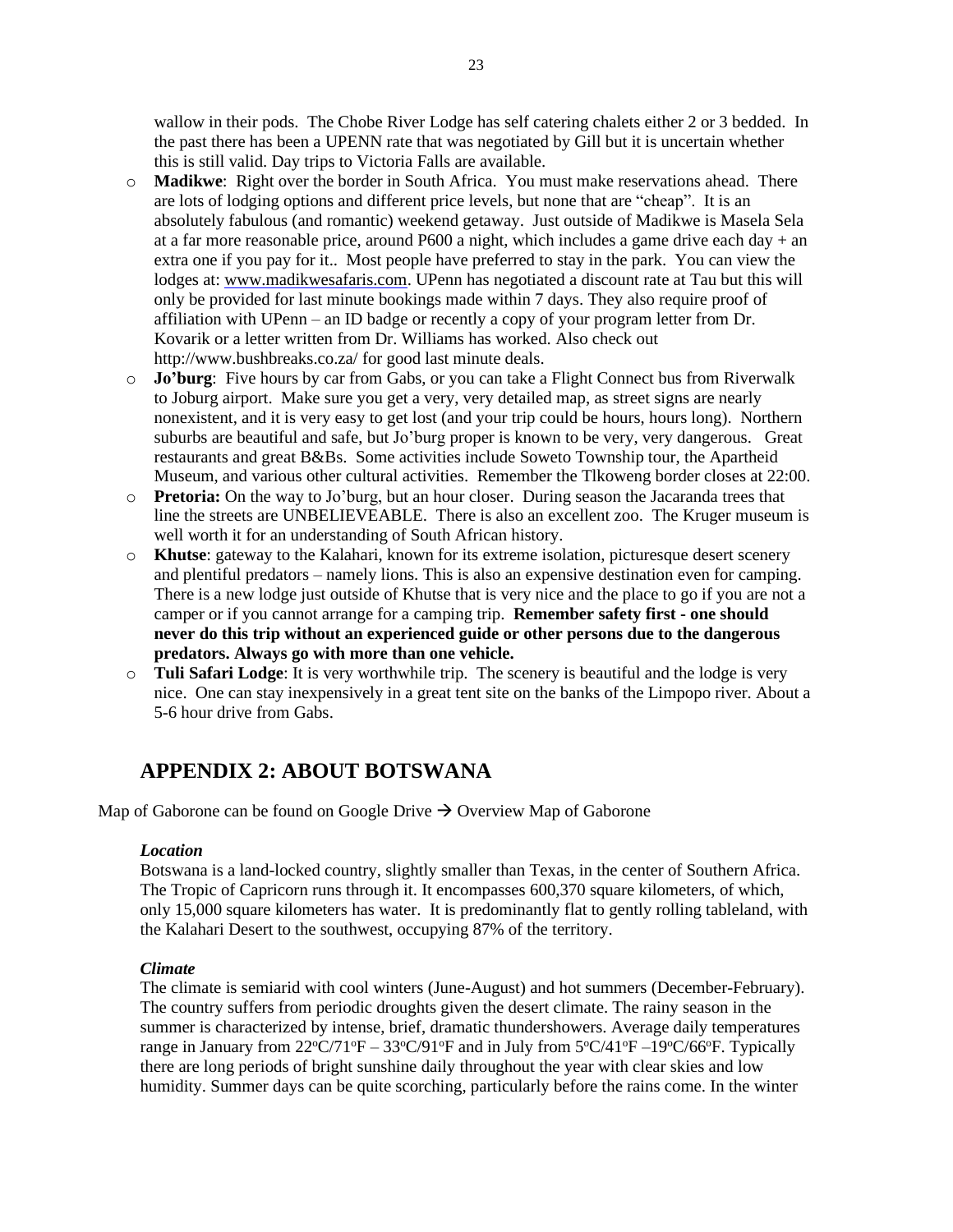months a fleece or sweater is a must in the morning and at night. Most buildings do not have heating and there is little air conditioning.

#### *Demographics*

Botswana is a sparsely populated country of 1.8 million. Because of the uninhabitable Kalahari Desert, the population is heavily concentrated along the eastern corridor, from the capital city of Gaborone to Francistown. Of the population, 35% are 0-14 years old; 61% are 15-64 years old; and only 4% of the population is older than 65 years. Most people are Tswana (or Setswana), and the remaining are Kalanga (11%), Basarwa (formerly known as "San" or "bushmen" which is considered a derogatory term) (3%), and other (7%) which includes Kgalagadi and white.

Botswana has one of the highest HIV/AIDS infection rates is the world with approximately one quarter of the population infected. The effects of excess mortality due to HIV/AIDS, has caused life expectancy to drop to ~50 years, infant mortality to increase to 45 deaths/1,000 live births, and to lower population and growth rates. In addition, the socioeconomic impact is immense including loss of skilled laborers and teachers, loss of per-capita household income, and a high number of orphans.

#### *Nationality*

The people of Botswana are Batswana, and one person from Botswana is called a Motswana. Using the term "Botswanan" will identify you are an uninformed foreigner.

#### *Religion*

70% are Christian, 7% have indigenous beliefs, and 20% have no religion. Note too that many Batswana may also mix some African Traditional Religious or Badimo beliefs into their other religious practices (e.g. consulting medicine men for advice).

#### *Economy*

Since its independence in 1966, Botswana has maintained one of the highest rates of socioeconomic and infrastructure growth. It was transformed from one of the poorest countries in the world to a middle-income country with a per capita GDP of \$14,100 in 2008 but fell precipitously in the recent economic downturn. AIDS is threatening this remarkable economic growth. Diamond mining drives the economy, and accounts for >1/3 of the GDP and 75% of export earnings. Other important industries include tourism, financial services, subsistence farming, and cattle. Recently large amounts of gas have been found in the Kalahari. Despite this stability, poverty remains an important concern, as there is a large gap between rich and poor, unemployment is officially around 24% and unofficially close to 40%, and women head approximately half of households.

#### *Cattle*

Beef is a major export in Botswana and cattle are highly valued. Wealth is often measured by the number of cattle owned. Cattle posts are places where boreholes are drilled down to the level of groundwater. Generally the cattle roam free ("free range beef") at the post and are not fenced (they don't wander too far from the water) but they are looked after by a Modisa (herder). It is considered rude to ask someone how many cattle they have; it would be like asking someone how much money they have

in the bank.

#### *Kgotla*

The kgotla is the traditional meeting place in villages where disputes are brought before chiefs and issues of public interest are discussed. Kgotla is both the name of the meeting place (a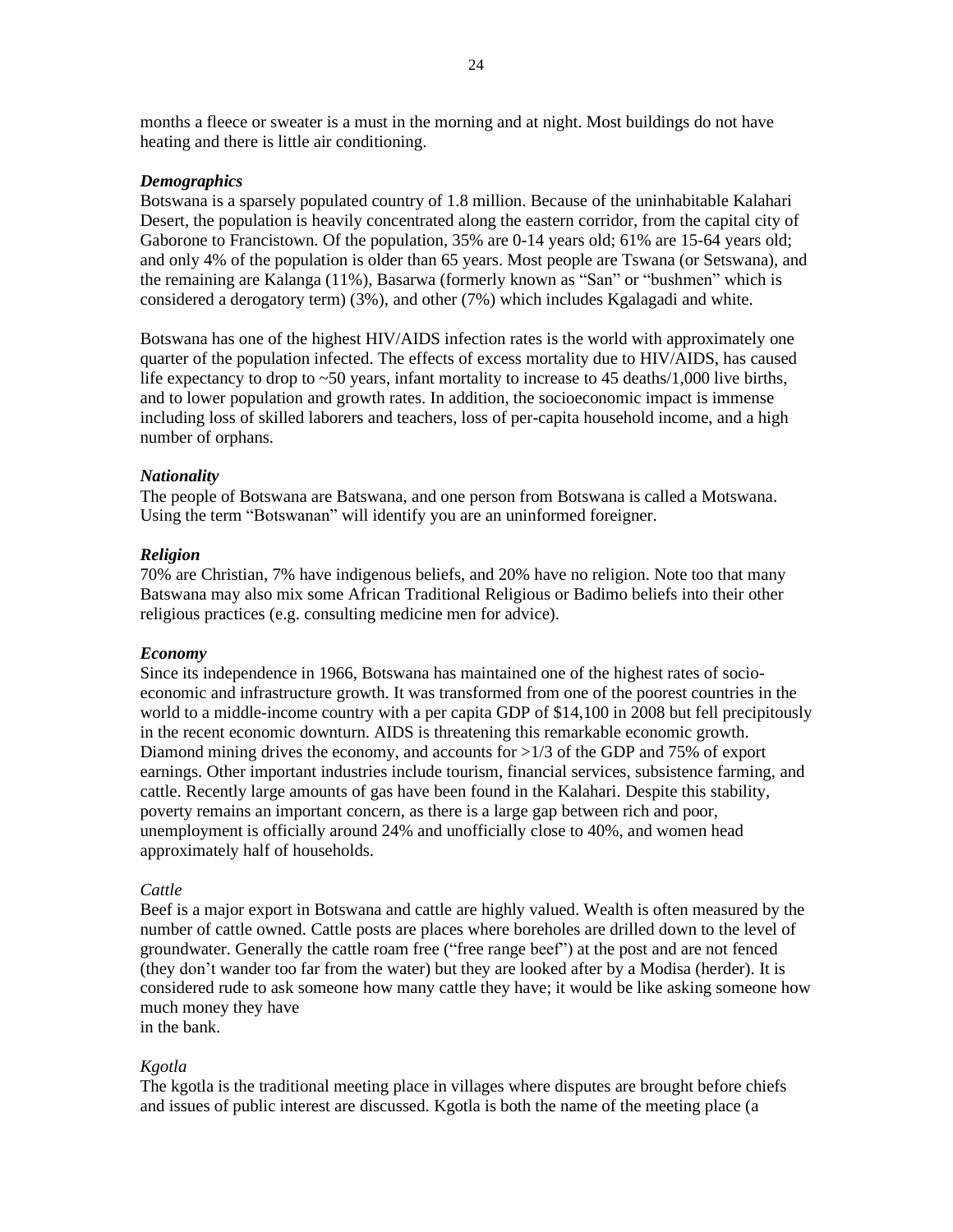semicircular enclosure usually under the shade of a tree), and the name for the meeting, and serves as both the village council and the tribal court. Traditionally only men took part in these tribal meetings, but now women may attend. The kogtla is an early example of democratic principles at work. Anyone who attends the kgotla may speak. (For this reason, some kogtlas may meet for a number of days.) Ultimately, however, the kgosi (chief) makes the final decision. Kgotlas still play an important part of decision making and government in the villages outside of Gaborone. If you work in a village, it is important for you to visit the kgotla and introduce yourself to the local leaders.

#### *Birth Dates*

Many older or rural Batswana don't know the exact date of their birth. Births in rural areas are often linked to a season or a holiday or a memorable local event. Also, Batswana may give the year of their birth rather than their present age when asked how old they are.

#### *Body Language*

Like much of the world, Batswana do not have the same concept of personal space as Americans and may stand closer than people do with one another in the US. It is also not uncommon for men to hold hands. You may also encounter a slight variation on the traditional western handshake, in that Batswana will shake hands, grip thumbs (with the same hand), and then shake hands again. Note that not everyone in Botswana makes eye contact when communicating with strangers. In particular, it is customary for young women and girls, particularly in rural areas, to not make eye contact when speaking to strangers.

#### *Botswana Time*

Like much of the rest of the world people are not nearly as time driven as in the U.S. So do not expect meetings, cabs, etc. to be precisely on time. Just relax and enjoy the saner lifestyle. But know too, if you are going for a short amount of time and have very specific but time dependent goals, you are less likely to be successful in meeting them. The Botswana time zone is CAT (Central Africa Time) and is either six (daylight savings) or seven hours ahead of Philadelphia/EST.

#### *LGBT*

*Holiday*

Officially, both female and male same-sex sexual acts are illegal in Botswana but prosecution is rare. Same sex couples have no legal recognition. Certainly there is a lesbian and gay community in Botswana, but in general homosexuality is not publicly accepted. Note that it is common for heterosexual men in Botswana to hold hands publicly, so do not assume that two men who are holding hands are a romantic couple.

| Holiday      |                       |                       |
|--------------|-----------------------|-----------------------|
| <b>Date</b>  | <b>English name</b>   | <b>Local name</b>     |
| 1 January    | New Year's Day        | Ngwaga o mosha        |
| 2 January    | Public Holiday        |                       |
| Varies       | Good Friday           | Labothano yo o molemo |
| Varies       | <b>Easter Monday</b>  |                       |
| Varies       | <b>Ascension Day</b>  | Thatlogo              |
| 1 May        | May Labour Day        |                       |
| 1 July       | Sir Seretse Khama Day |                       |
| 19 July      | President's Day       |                       |
| 20 July      | Public Holiday        |                       |
| 30 September | Independence Day      | <b>Boipuso</b>        |
| 1 October    |                       |                       |
|              |                       |                       |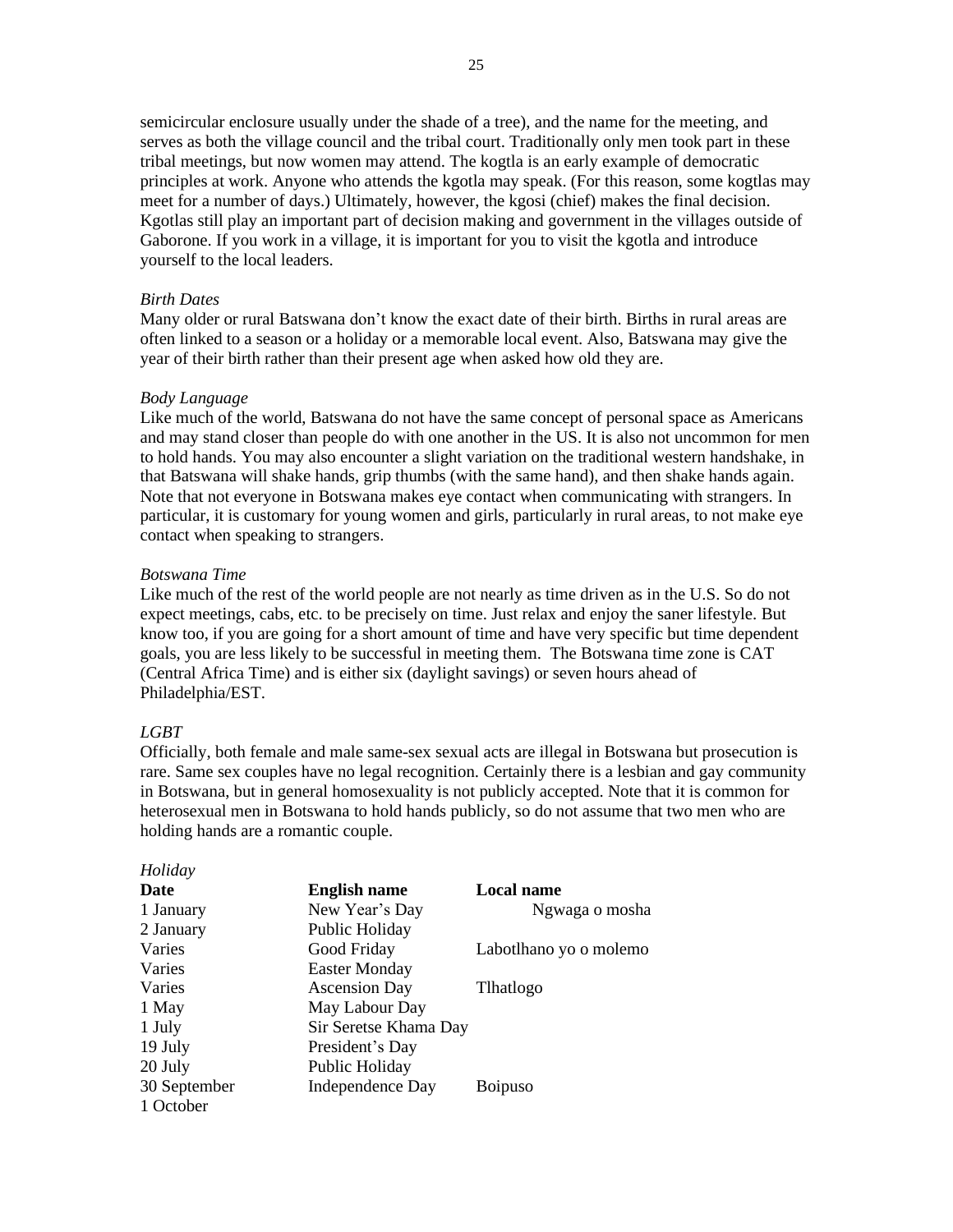| 25 December | Christmas                                                  | Keresemose |
|-------------|------------------------------------------------------------|------------|
| 26 December | <b>Boxing Day</b>                                          |            |
| 27 December | <b>Boxing Day</b>                                          |            |
|             | The first Monday after Christmas is also a Public Holiday. |            |

# **APPENDIX 3: LANGUAGE (SETSWANA)**

English is the official language, but Setswana is the national language and is widely used (79%). Many older Batswana only speak Setswana. Young children are taught in Setswana until 4th grade so small children also may not speak English. In general, foreigners are not expected to know any Setswana, and therefore, even a few phrases of Setswana will be very well received and appreciated. Speaking Setswana will show your desire to learn about Botswana, and it will definitely help you in the hospital. Liza Rissik can also have a language instructor give a Setswana lesson at Pilane Court, if this is requested. The few words/phrases everyone will find of use are marked with two asterisks.

Setswana belongs to the African Bantu language group, deriving from the same roots as Zulu in South Africa, Shona in Zimbabwe, and many other languages in the region. Setswana was first written down by Robert Moffat (ancestor to the Superintendant of Princess Marina) when he translated the Bible into Setswana in the 1830s. Since Setswana was first written by an English speaker, most of the language is phonetically spelled for English speakers, with a few notable exceptions (G is nearly always pronounced as H and TH as T). There are other languages spoken in Botswana, notably the language of the San of the Kalahari and Kalanga, spoken by a minority group from the north of the country.

After Botswana's prosperity started in the 1970s, newly independent Botswana invested heavily in primary schooling (just as it did in primary health care), so most of your patients under 30 will have had at least a few years of primary school and will be able to have a conversation with you in English, though they will be more comfortable in Setswana if (as is likely) it was spoken at home. The English fluency of Batswana over 30 varies tremendously, but age is a good guide, with the elderly least likely to be able to communicate in English, and many middle-aged Batswana able to understand only some English and then only when spoken in a Commonwealth/British accent. You may recognize some cognates to English, German, or Dutch, most of which entered Setswana during and after the Protectorate period, generally via South Africa's English and Boer settlers, but also through neighbors in the former English colony to the northeast, Rhodesia, now Zimbabwae, and the former German colony to the West, now Namibia.

| Hello ma'am/sir                   | Dumela mma/rra                                         |
|-----------------------------------|--------------------------------------------------------|
| How are you? (How's it?)          | Le kae?                                                |
| How are you? (more formal)        | O tsogile (pronounced TSO-HEELE) jang?                 |
| I am fine/We are fine             | Ke teng / Re teng (use of the plural shows<br>respect) |
| I am fine (more formal). And you? | Ke tsogile sentle. Wena?                               |

#### *Essential Setswana*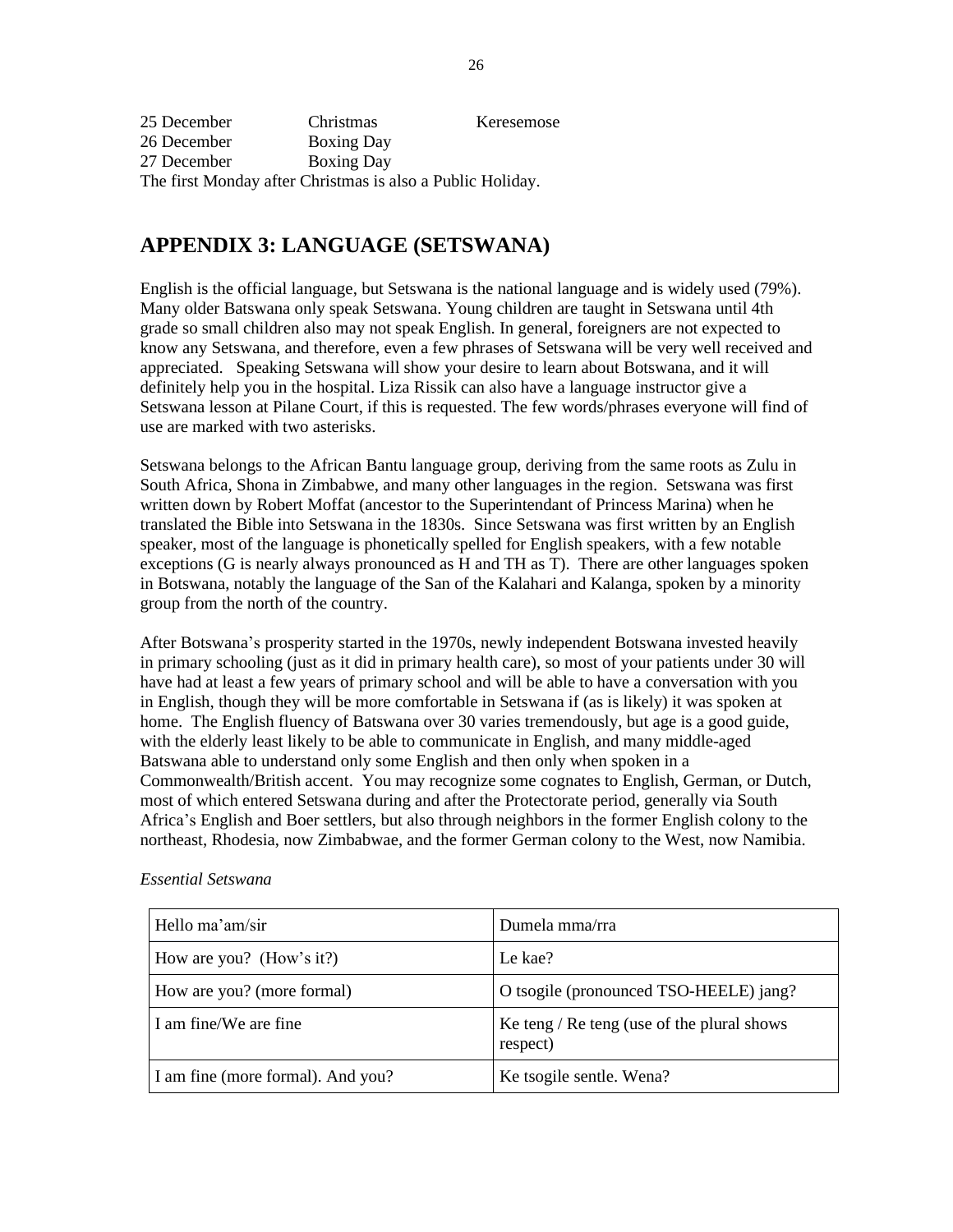| My name is $\dots$                                                       | Ke nna<br>Leina lame ke (your name)                                                   |
|--------------------------------------------------------------------------|---------------------------------------------------------------------------------------|
| Who are you? (also the name of the national<br>identity card and number) | O mang?                                                                               |
| I am from Philadelphia in America                                        | Ke tswa Philadelphia ko America                                                       |
| Generic: Goodbye (also "all is well")                                    | Go siame (HO- SA- YAME)                                                               |
| Saying goodbye as one departing<br>("Stay well")                         | Sala sentle                                                                           |
| Saying goodbye as one staying<br>("Go well")                             | Tsamaya sentle                                                                        |
| Yes                                                                      | E                                                                                     |
| N <sub>0</sub>                                                           | Nnyaa                                                                                 |
| Thank you                                                                | Ke a leboga / Re a leboga<br>(pronounced LE-BO-HA)<br>Tanki (borrowed from Africaans) |
| Excuse me                                                                | Sori                                                                                  |
| May I (please) have some water?                                          | (Ke kopa) metsi                                                                       |

# **APPENDIX 4: HIV IN BOTSWANA**

### *Needle Stick Exposure and PEP*

The risk of needle stick exposure is quite real. Most sticks occur when you are rushed or stressed. In the event of a potential exposure immediately stop working, take your first dose of PEP, and notify your clinical supervisor. We will take care of you.

Please note, just as in the US, you must report all needle stick exposures and other risks – follow the notification steps given to you by Liza Rissik during your orientation. Your information can be kept confidential if you choose, but we (Amy/Tori) like to know the circumstances surrounding incidents so we can work to prevent them and to make sure that you receive appropriate follow-up on return. You will also receive an emergency dosage of PEP to keep with you at all time during your rotation in case of an exposure. Be sure to read through the PEP protocol that Liza goes over with and make sure you understand what to do if exposed.

### *HIV/AIDS in Botswana*

HIV/AIDS surveillance has been taking place since 1990 in various settings in Botswana. The prevalence is close to 40%, making it the country with the second highest percentage of adults infected. As a result, one-third of children are "AIDS orphans."

A number of factors have contributed to this prevalence: